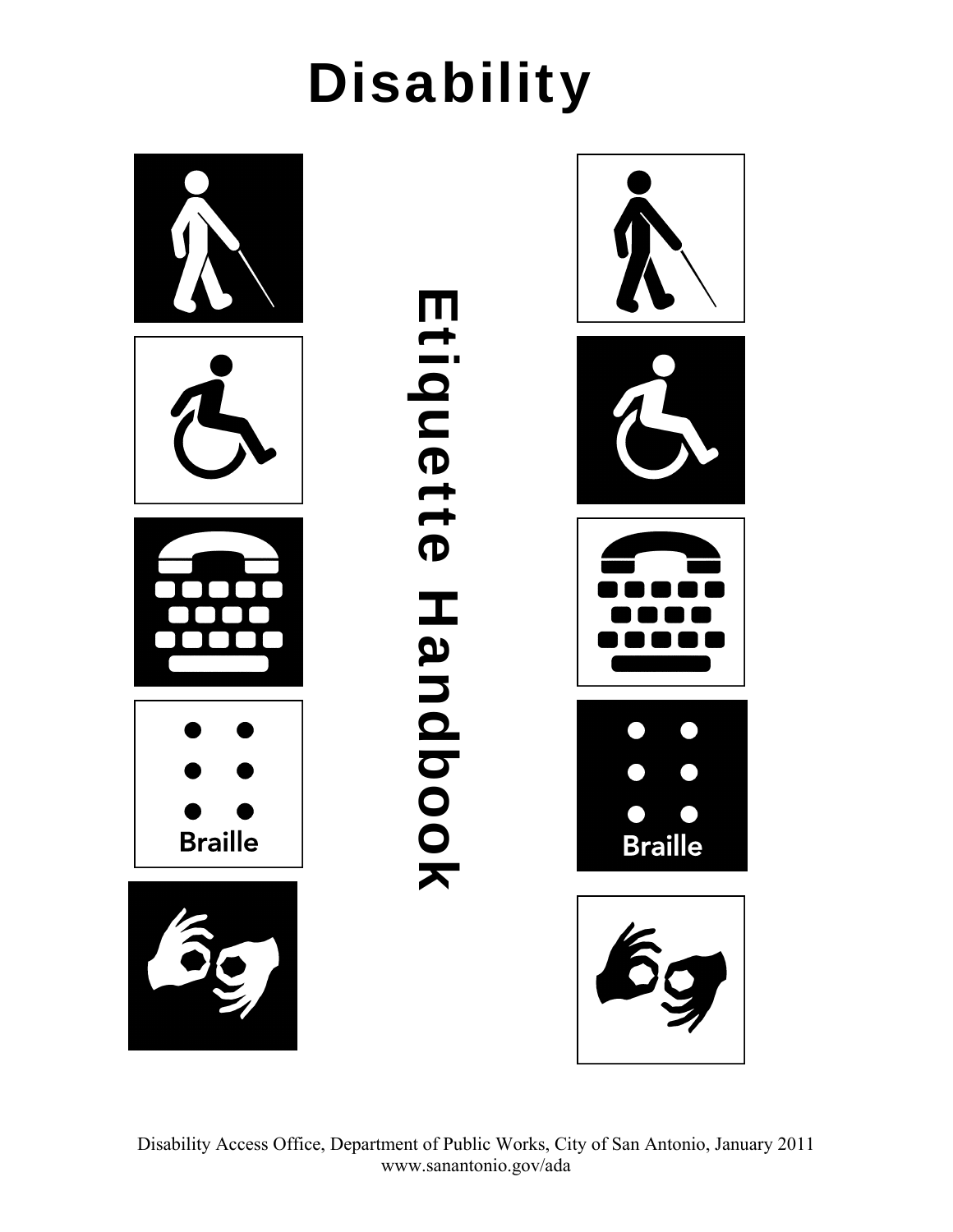#### **City of San Antonio, Disability Access Office Etiquette Handbook, January 2011 TABLE OF CONTENTS**

| <b>DISTINCTION BETWEEN DISABILITY</b> |  |  |
|---------------------------------------|--|--|
|                                       |  |  |
|                                       |  |  |
|                                       |  |  |
| TITLE II STATE AND LOCAL              |  |  |
|                                       |  |  |
| TITLE IV TELECOMMUNICATIONS           |  |  |
| REASONABLE ACCOMMODATIONS             |  |  |
|                                       |  |  |
|                                       |  |  |
|                                       |  |  |
| PREPARING FOR SIGN LANGUAGE           |  |  |
|                                       |  |  |
|                                       |  |  |
|                                       |  |  |
| <b>EMPLOYMENT CHECKLIST FOR</b>       |  |  |
|                                       |  |  |
|                                       |  |  |
|                                       |  |  |
| HELPFUL SAN ANTONIO PUBLICATIONS      |  |  |
| DISABILITY ETIQUETTE HANDBOOK         |  |  |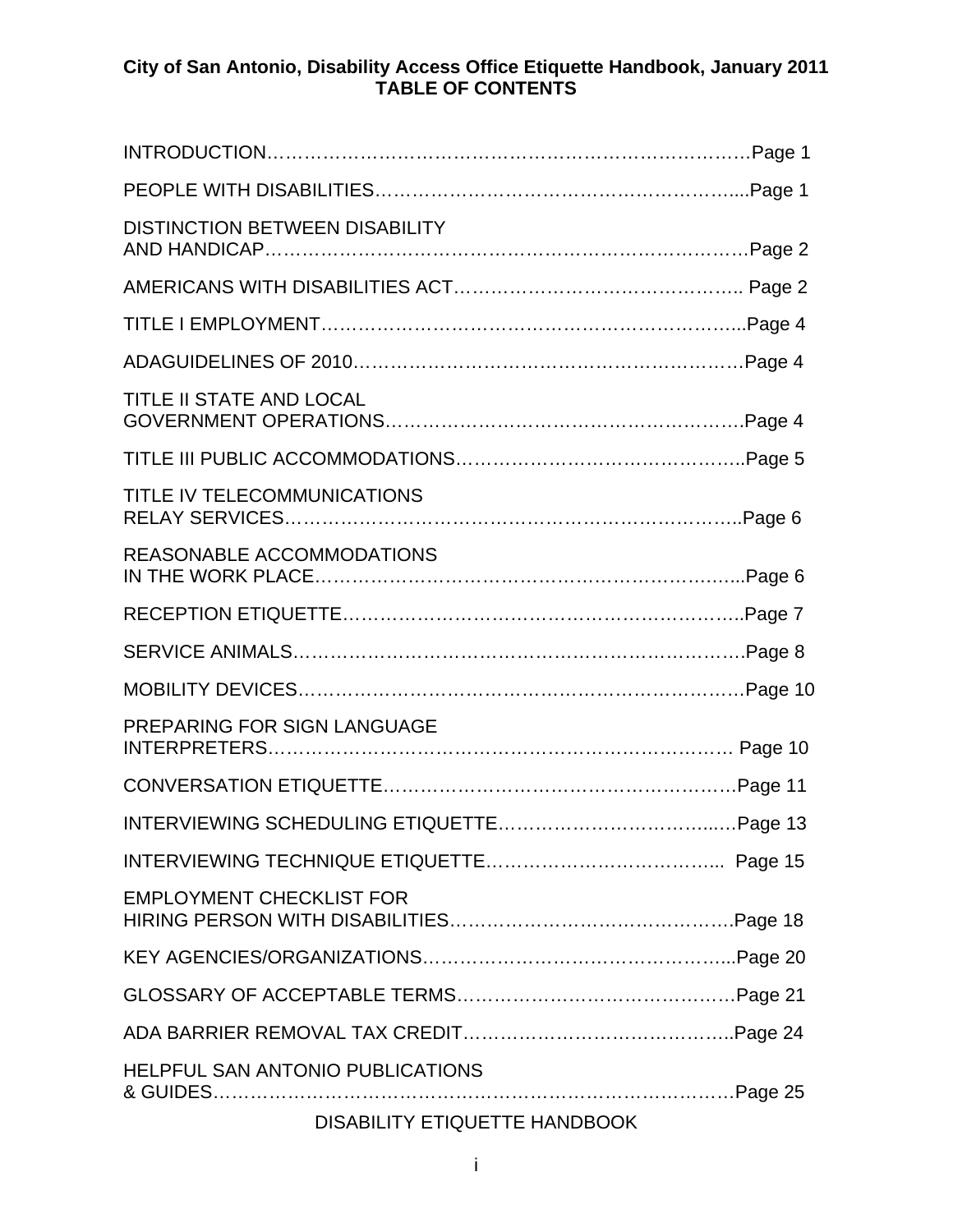The Disability Etiquette Handbook is the property of the City of San Antonio. It may not be used, distributed, changed, adapted or modified without the written permission of the City of San Antonio Disability Access Office. For permission, please contact Judy Babbitt at Judy.Babbitt@SanAntonio.gov. Credit must be included as: Disability Access Office, Department of Public Works, City of San Antonio.

# **INTRODUCTION**

The City of San Antonio, Disability Access Office (DAO) and the Disability Access Advisory Committee (DAAC) have prepared this **Disability Etiquette Handbook** to enhance opportunities for persons with disabilities to pursue their careers and independent lifestyles.

The **Disability Etiquette Handbook** is yet another step toward making San Antonio one of the most accessible cities in the nation. It contains information that can help make San Antonio a better place for all who visit, live and work here.

# **PEOPLE WITH DISABILITIES**

People with disabilities are not conditions or diseases. They are individual human beings. For example, a person is not an epileptic but rather a person who has epilepsy. First and foremost they are people. Only secondarily do they have one or more disabling conditions. Hence, they prefer to be referred to in print or broadcast media as People with Disabilities.

In any story, article, announcement or advertisement, "people with disabilities" should be used either exclusively or, at a minimum, as the initial reference. Subsequent references can use the terms "person with a disability" or "individuals with disabilities" for grammatical or narrative reasons. In conclusion, the appropriate and preferred initial reference is "people with disabilities."

Please refer to the Glossary of Acceptable Terms for a complete listing of acceptable terms and appropriate applications.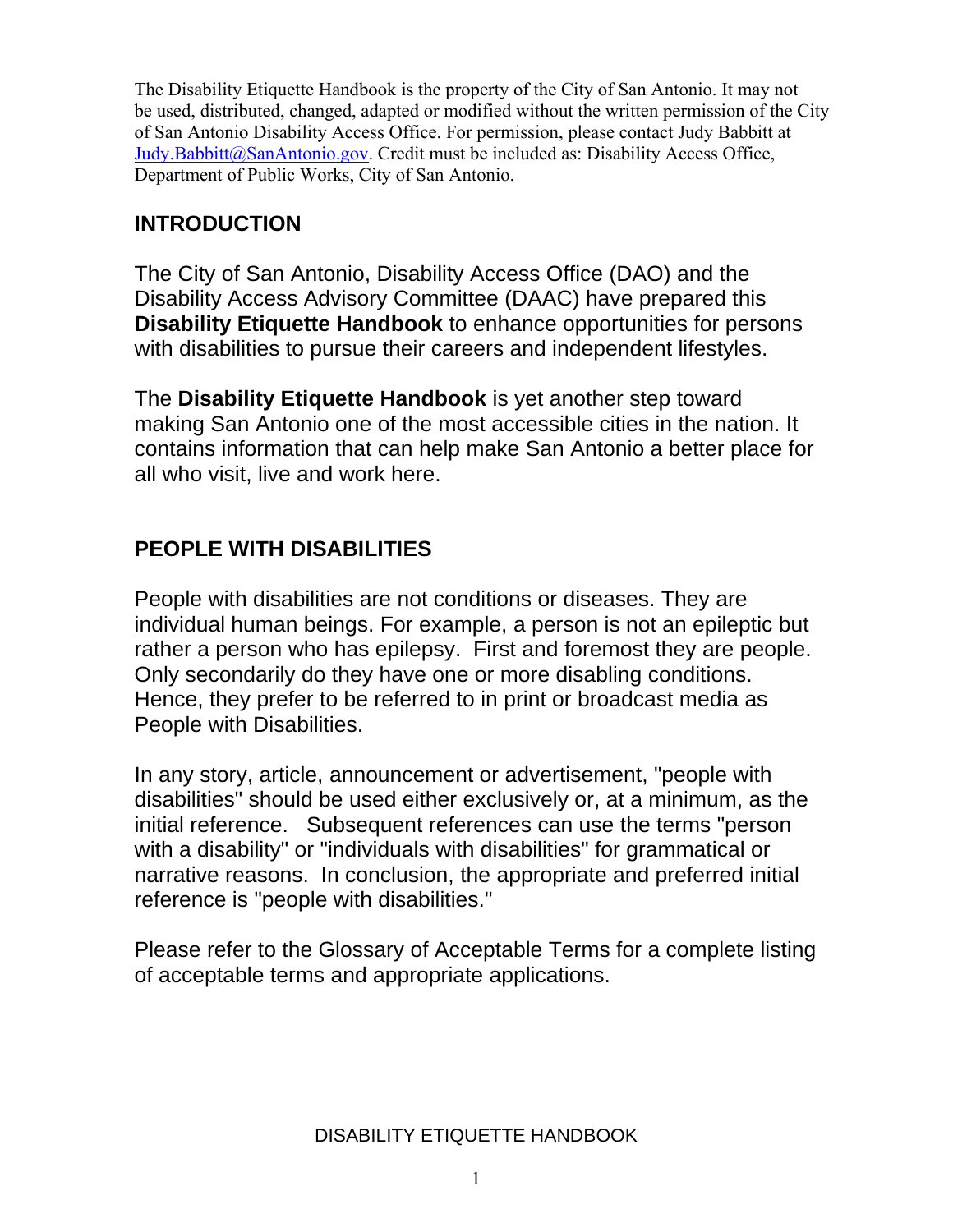# **DISTINCTION BETWEEN DISABILITY AND HANDICAP**

A Disability is a condition caused by an accident, trauma, genetics or disease which may limit a person's mobility, hearing, vision, speech or mental function. Some people with disabilities have one or more disabilities.

A Handicap is a physical or attitudinal constraint that is imposed upon a person, regardless of whether that person has a disability. Webster's Ninth New Collegiate Dictionary defines handicap as "to put at a disadvantage".

Example: Some people with disabilities use wheelchairs. Stairs, narrow doorways and curbs are handicaps imposed upon people with disabilities who use wheelchairs.

People with disabilities have all manner of disabling conditions:

- mobility impairments
- blindness and vision impairments
- deafness and hearing impairments
- speech and language impairments
- cognitive and learning impairments

## **AMERICANS WITH DISABILITIES ACT (ADA) AND THE ADA AMENDMENT ACT**

The Americans with Disabilities Act was signed into law on July 26, 1990. The ADA Amendments Act of 2008 went into effect in January, 1 2009. The purpose of the Act is to:

- Provide clear and comprehensive national mandate to end discrimination against individuals with disabilities.
- Provide enforceable standards addressing discrimination against individuals with disabilities.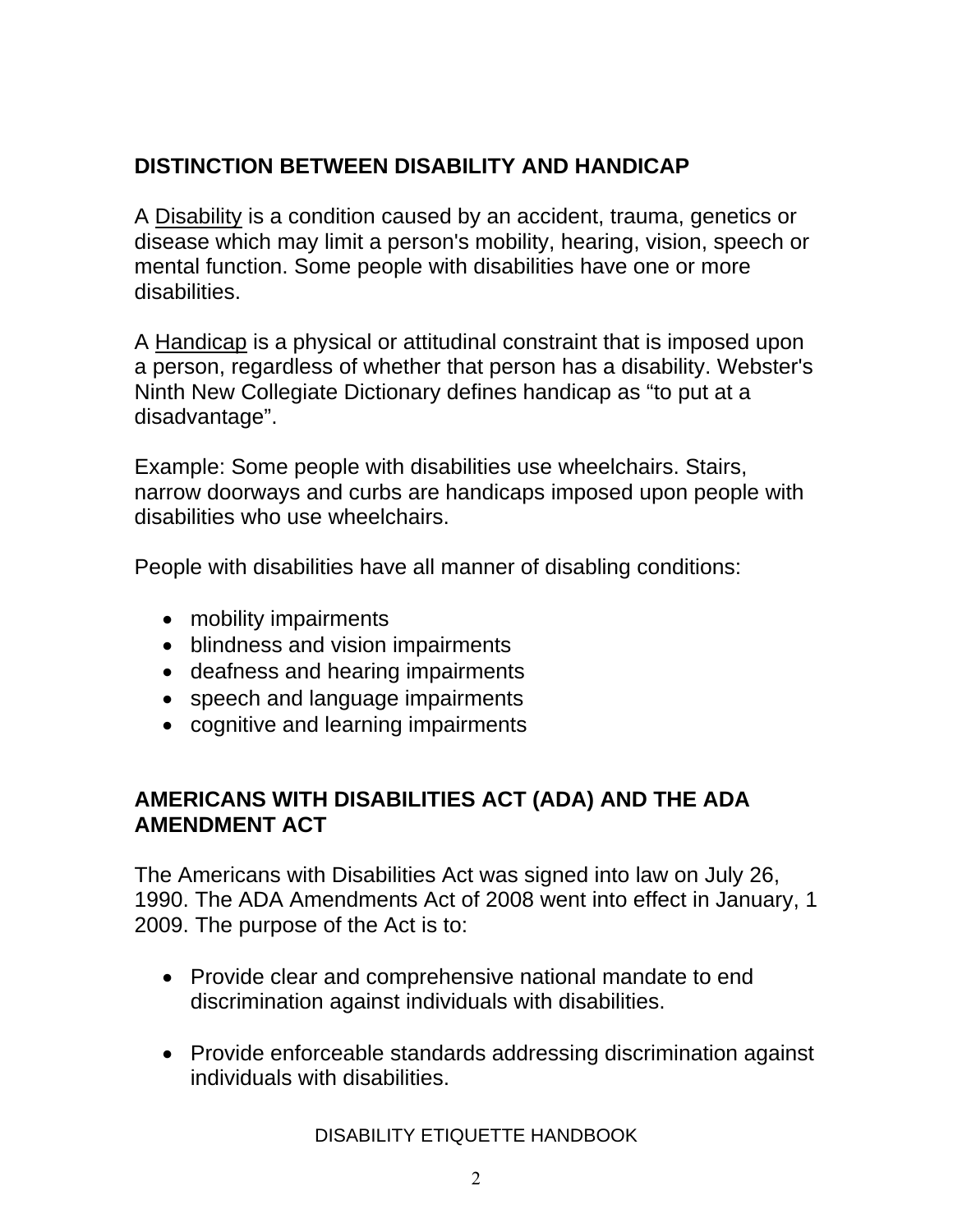• Ensure that the federal government plays a central role in enforcing these standards on behalf of individuals with disabilities.

**The ADA Amendment Act (ADAAA)**, effective January 1, 2009, mandates 'Nondiscrimination on the Basis of Disability in State and Local Government Services.' The Department of Justice released regulations that clarify Congress' intent that the ADA be applied as strictly as possible.

The ADAAA does away with the practice of evaluating disabilities in their corrected state. Under the amendment, people with disabilities that can be controlled with "medication, medical supplies, equipment, or appliances, low-vision devices, prosthetics, hearing aids and mobility devices are still considered to have a disability.

*An individual is considered to have a "disability" if s/he has a physical or mental impairment that substantially limits one or more major life activities, has a record of such impairment, or is regarded as having such impairment. Persons discriminated against because they have a known association or relationship with an individual with a disability also are protected.* 

*The second part of the definition protecting individuals with a record of a disability would cover, for example, a person who has recovered from cancer or mental illness.* 

*The third part of the definition protects individuals who are regarded as having a substantially limiting impairment, even though they may not have such impairment. For example, this provision would protect a qualified individual with a severe facial disfigurement from being denied employment because an employer feared the "negative reactions" of customers or coworkers.*

The ADA does not specifically name all of the impairments that are covered. This is the same definition used in Sections 503 and 504 of the Rehabilitation Act and the Fair Housing Amendments Act.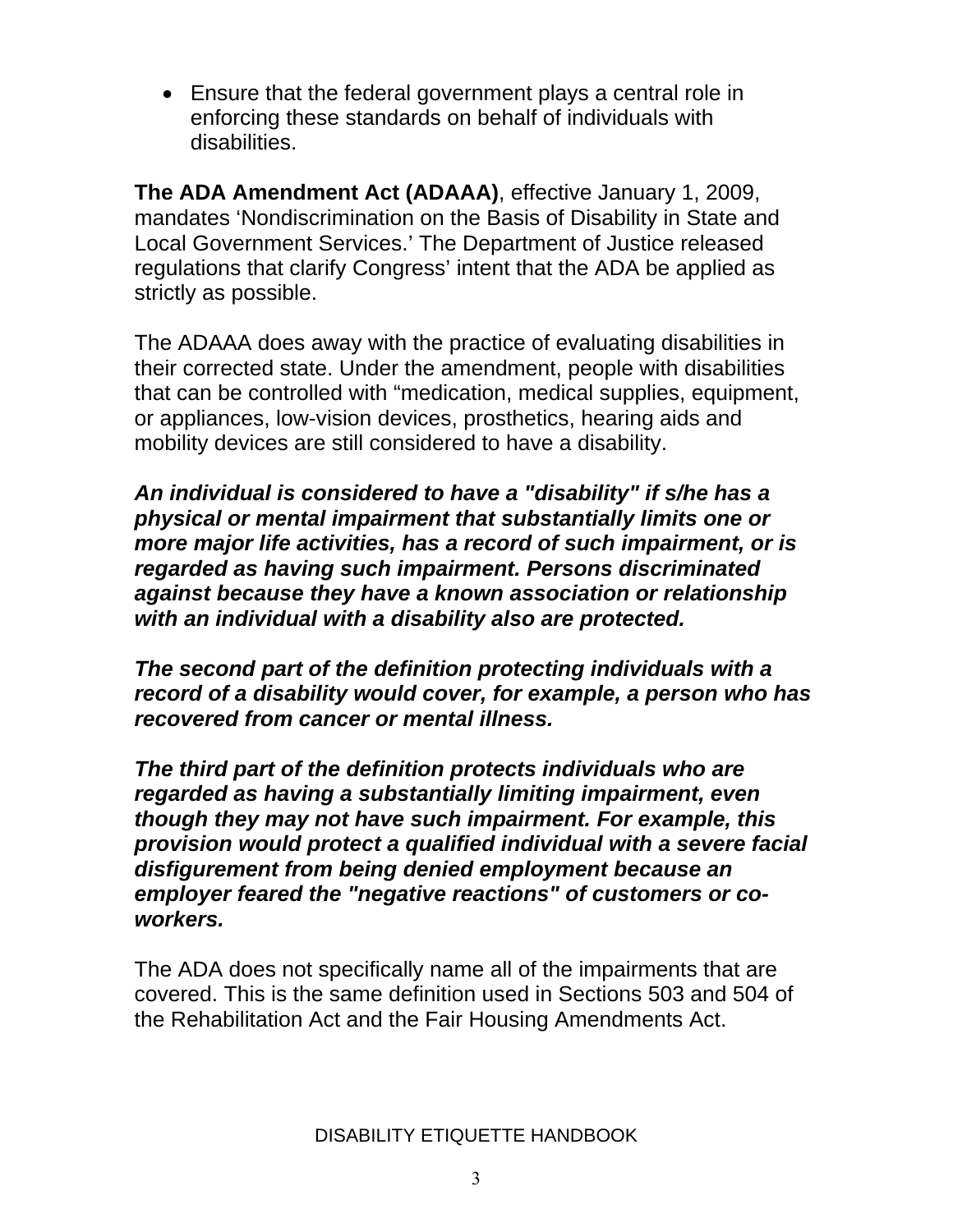The Americans with Disabilities Act (ADA) gives people with disabilities civil rights protection that is like that provided to individuals on the basis of race, sex, national origin and religion. It guarantees equal opportunity for individuals with disabilities in:

- employment
- public accommodations
- transportation
- state and local government services
- telecommunications

# **ADA GUIDELINES OF 2010**

The Revised ADA Standards were adopted September 15, 2010, and will be effective March of 2011. These regulations implement updated ADA standards for new construction and alterations and apply to both Title II and Title III. Compliance with the 2010 standards will be mandatory beginning March 15, 2012. Immediate use of the new standards is allowed as an alternative to the original 1991 standards.

The revised regulations include new provisions covering the sale of tickets for accessible seating in assembly areas, service animals, powered devices used as alternatives to standard wheelchairs, use of video remote interpreting to provide effective communication, reservation policies governing accessible accommodations in places of lodging, dwellings units made for sale by government entities, and detention and correctional systems.

# **Title I EMPLOYMENT**

- Employers with 15 or more employees are covered under the ADA.
- Employers must reasonably accommodate the disabilities of qualified applicants or employees, unless an undue hardship would result.
- Employers may reject applicants or fire employees who pose a direct threat to the health or safety of other individuals in the workplace.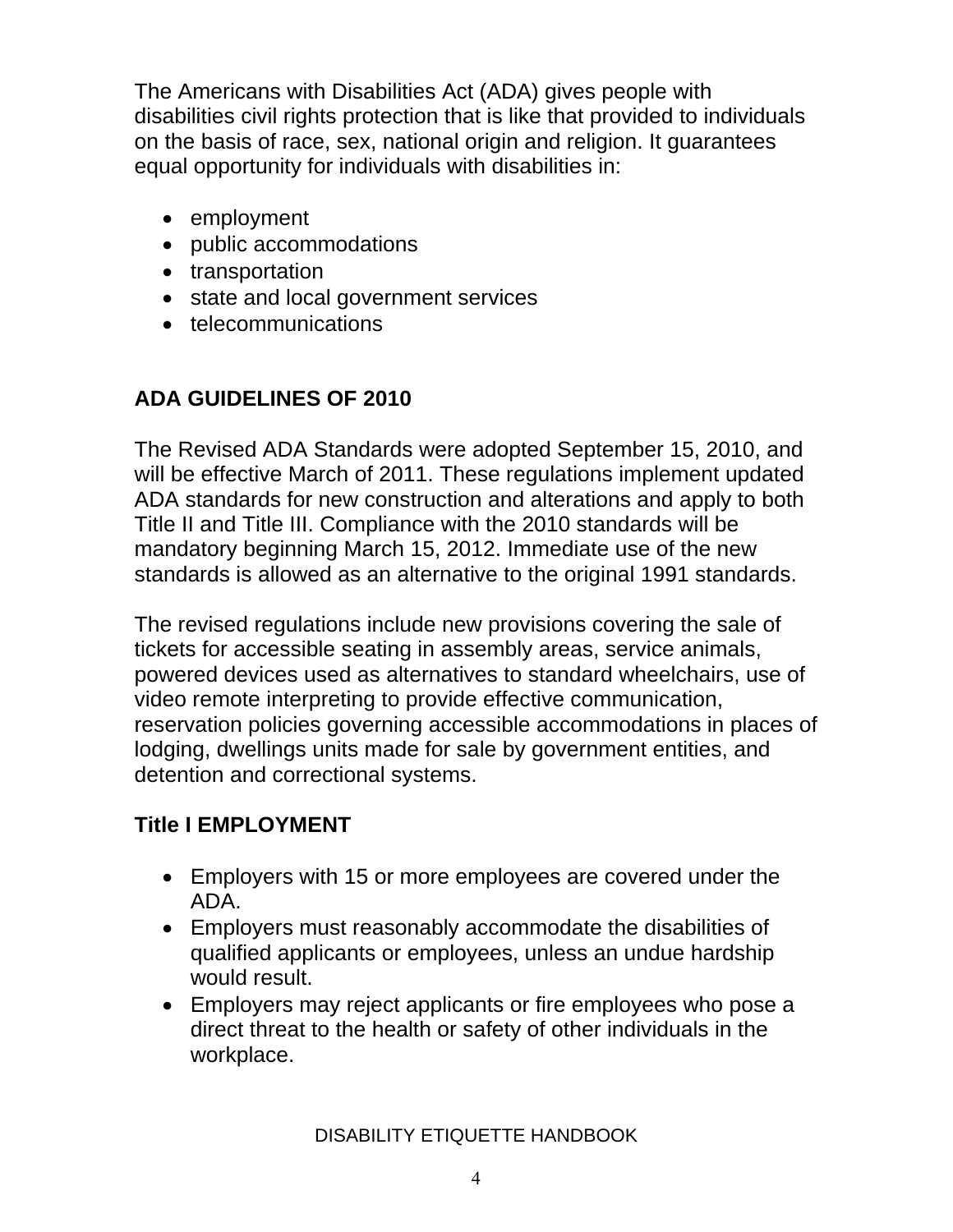- Applicants and employees are not protected from personnel actions based on their current illegal use of drugs. Drug testing is not affected.
- Employers may not discriminate against a qualified applicant or employee because of the known disability of an individual with whom the applicant or employee is known to have a relationship or association.

# **Title II STATE AND LOCAL GOVERNMENT OPERATIONS**

State and local governments may not discriminate against qualified individuals with disabilities. All government facilities, services, and communications must be accessible consistent with the requirements of Section 504 of the Rehabilitation Act of 1973.

## **Title III PUBLIC ACCOMMODATIONS**

- Public accommodations such as restaurants, hotels, theaters, doctors' offices, pharmacies, retail stores, museums, libraries, parks, private schools, and day care centers may not discriminate on the basis of disabilities, effective January 26, 1992.
- Reasonable changes in policies, practices, and procedures must be made to avoid discrimination.
- Auxiliary aids and services must be provided to individuals with vision or hearing impairments or other individuals with disabilities so that they can have an equal opportunity to participate or benefit, unless an undue burden would result.
- Physical barriers in existing facilities must be removed if removal is readily achievable (i.e. easily accomplishable and able to be carried out without much difficulty or expense.) If not, alternative methods of providing the services must be offered, if those methods are readily achievable.
- All new construction in public accommodations as well as in "commercial facilities" such as office buildings must be accessible. If such facilities are located in multi-story buildings, accessible elevators are generally required to serve all floors. Exemptions may be granted under certain conditions outlined in ADA Access Design Standards and/or The Texas Accessibility Standards.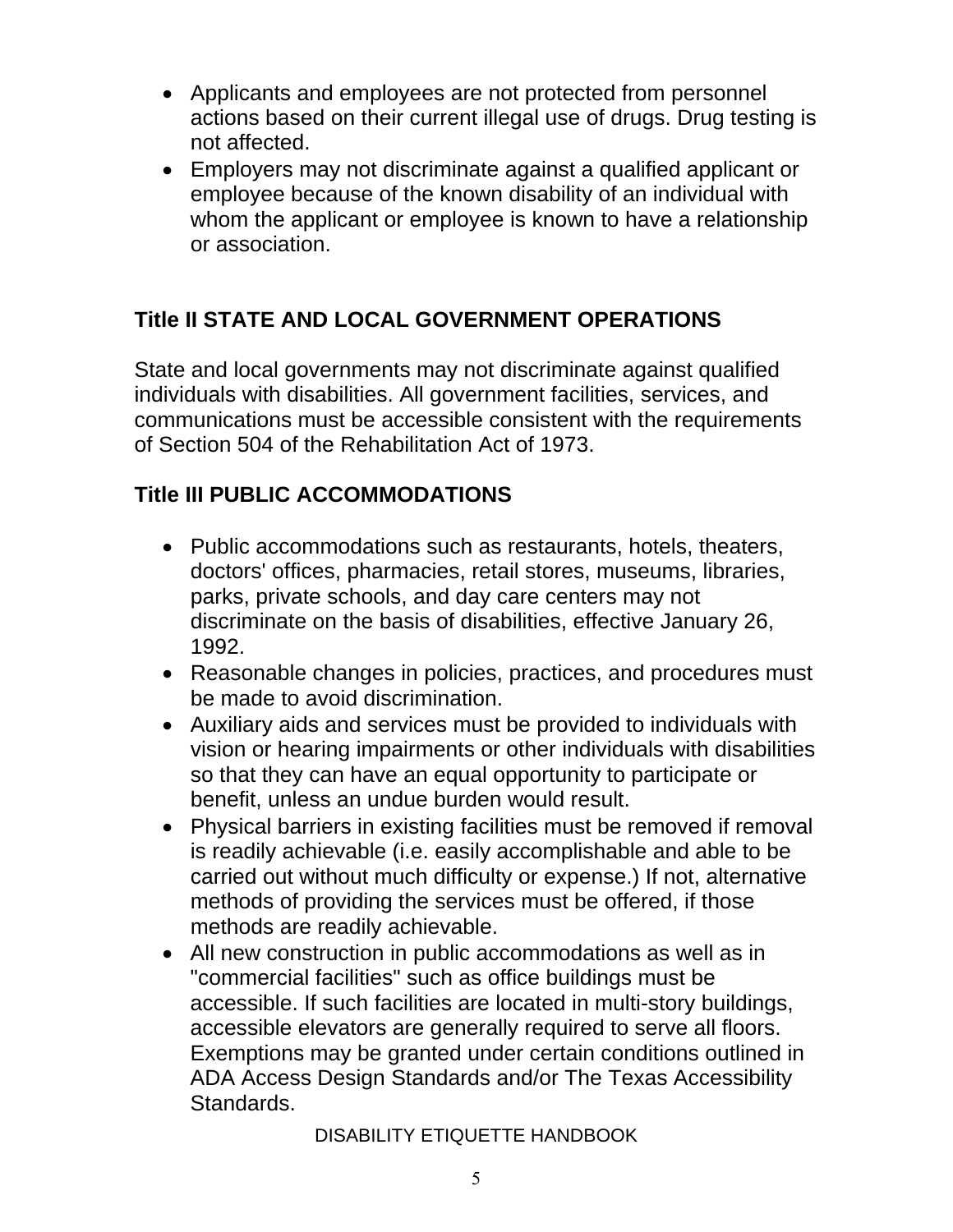- Alterations must be accessible. When alterations to primary function areas are made, an accessible path of travel to the altered area (and the bathrooms, telephones, and drinking fountains serving that area) must be provided to the extent that added accessibility costs are not disproportionate to the overall cost of the alterations. Elevators are required as described above.
- Entities such as hotels that also offer transportation generally must provide equivalent transportation service to individuals with disabilities. New fixed- route vehicles ordered on or after August 26, 1990, and capable of carrying more than 16 passengers, must be accessible.
- Public accommodations may not discriminate against an individual or entity because of the known disability of an individual with whom the individual or entity is known to have a relationship or association.

## **Title IV TELECOMMUNICATIONS RELAY SERVICES**

Title IV addresses telephone and television access for people with hearing and speech disabilities. It requires common carriers (telephone companies) to establish interstate and intrastate telecommunications relay services (TRS) 24 hours a day, 7 days a week. TRS enables callers with hearing and speech disabilities who use telecommunications devices to communicate with each other through a third party communications assistant. The Federal Communications Commission (FCC) has set minimum standards for TRS services. Title IV also requires closed captioning of Federally funded public service announcements.

## **REASONABLE ACCOMMODATIONS IN THE WORK PLACE**

Reasonable accommodations enhance the opportunity for qualified persons with disabilities who may not otherwise be considered for reasons unrelated to actual job requirements to be or remain employed. The purpose of providing reasonable accommodations is to enable employers to hire or retain qualified job candidates regardless of their disability by eliminating barriers in the work place.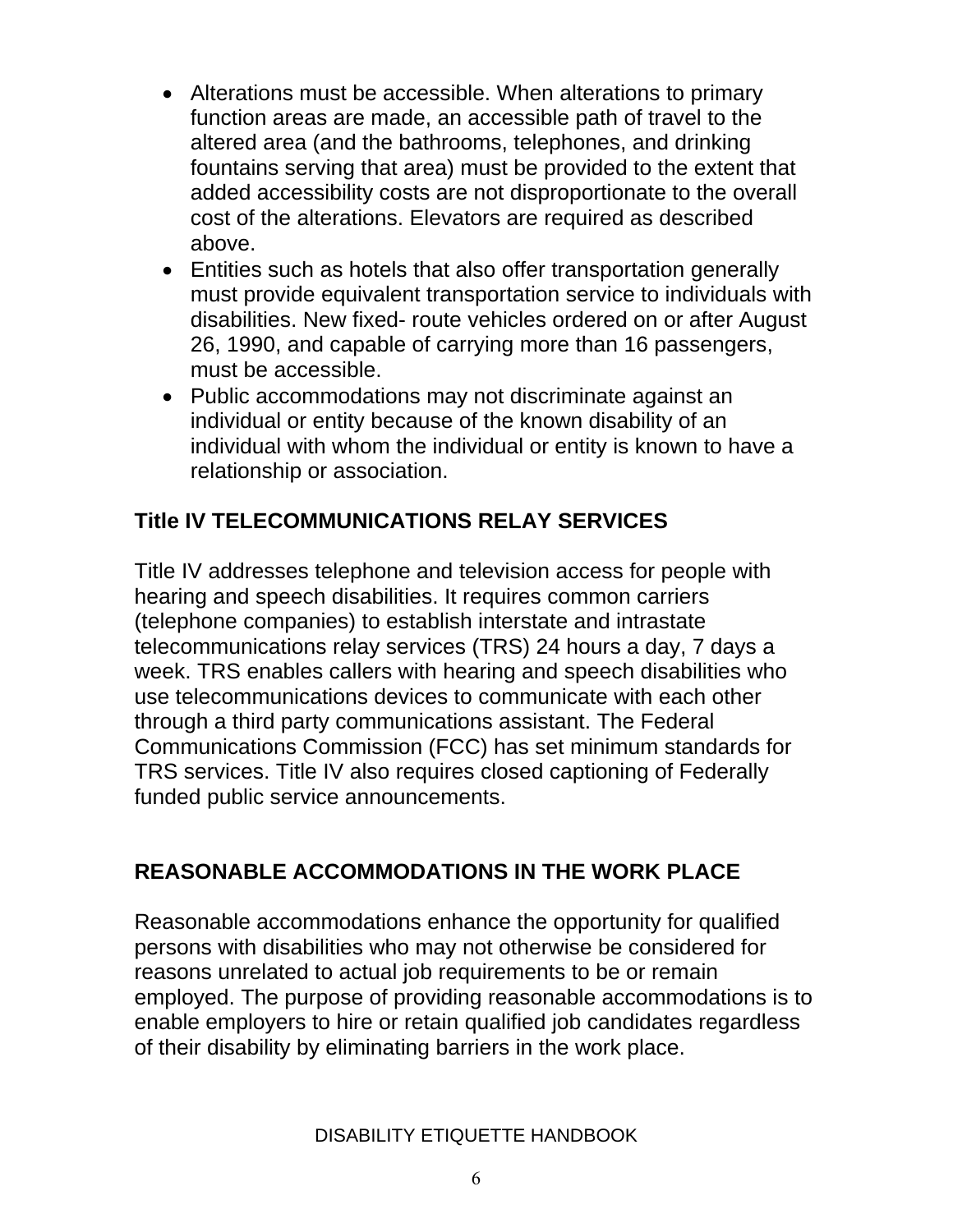According to the Department of Justice government-wide regulations, section 41.53, Reasonable Accommodation, "A recipient shall make reasonable accommodation to the known physical or mental limitations of an otherwise qualified handicapped applicant or employee unless the recipient can demonstrate that the accommodation would impose an undue hardship on the operation of its program."

Inquiries made of an individual about limitations in job performance must be directly related to the prospective or existing position. Accommodations are tailored for a certain job or situation that an individual is hired to perform. The law requires that each person with a disability must be consulted prior to the planning and be involved in the implementation of an accommodation.

Types of accommodations include assistive devices, reassignment, modified work schedules, job modifications, relocation, or a change in the physical plant.

Examples of assistive devices often used in the work place include teletypewriter (TTY), telephone amplifier, or video relay often used by persons with hearing impairments, wooden blocks to elevate desks and tables for wheelchair users, large-type computer terminals and Braille printers to assist persons with vision impairments.

Decisions to implement an accommodation should include making a choice that will best meet the needs of the individual by minimizing limitation and enhancing his or her ability to perform job tasks, while serving the interests of the majority work force.

Solutions should be developed in consultation with the individual requesting the accommodations.

# **RECEPTION ETIQUETTE**

Know where accessible restrooms, drinking fountains and telephones are located. If such facilities are not available, be ready to offer alternatives, such as the private or employee restroom, a glass of water or your desk phone.

1. Use a normal tone of voice when extending a verbal welcome. Do not raise your voice unless requested.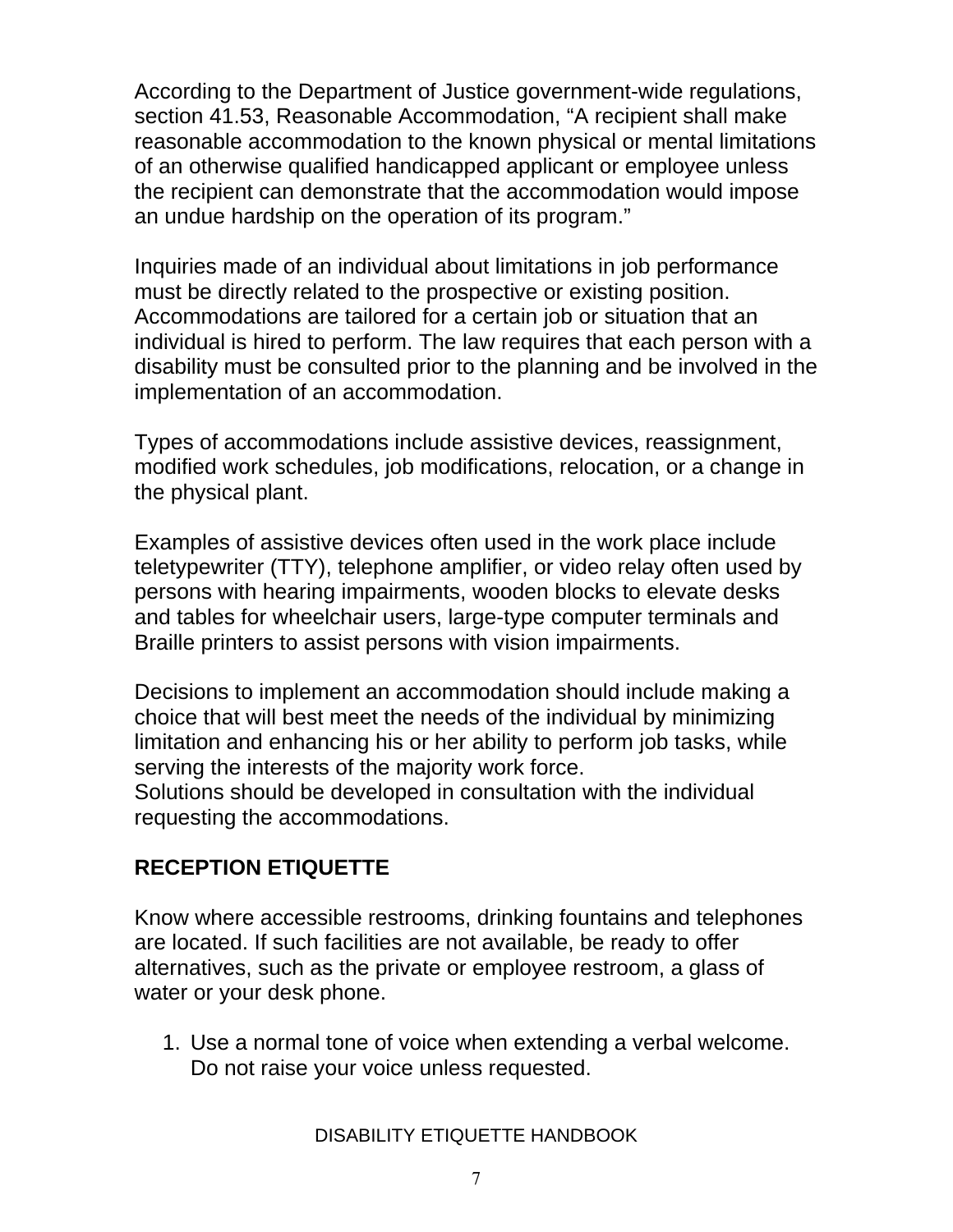- 2. When introduced to a person with a disability, it is appropriate to offer to shake hands. People with limited hand use or who wear an artificial limb can usually shake hands.
	- Shaking hands with the left hand is acceptable.
	- For those who cannot shake hands, touch the person on the shoulder or arm to welcome and acknowledge their presence.
- 3. Treat adults in a manner befitting adults:
	- Call a person by his or her first name only when extending that familiarity to all others present.
	- Never patronize people using wheelchairs by patting them on the head or shoulder.
- 4. When addressing a person who uses a wheelchair, never lean on the person's wheelchair. The chair is part of the space that belongs to the person who uses it.
- 5. When talking with a person with a disability, look at and speak directly to that person rather than through a companion who may be along.
- 6. If an interpreter is present, speak to the person who has scheduled the appointment, not to the interpreter. Always maintain eye contact with the applicant, not the interpreter.
- 7. Offer assistance in a dignified manner with sensitivity and respect. Be prepared to have the offer declined. Do not proceed to assist if your offer to assist is declined. If the offer is accepted, listen to or accept instructions.
	- Allow a person with a visual impairment to take your arm (at or about the elbow.) This will enable you to guide rather than propel or lead the person.
	- Offer to hold or carry packages in a welcoming manner. Example: May I help you with your packages?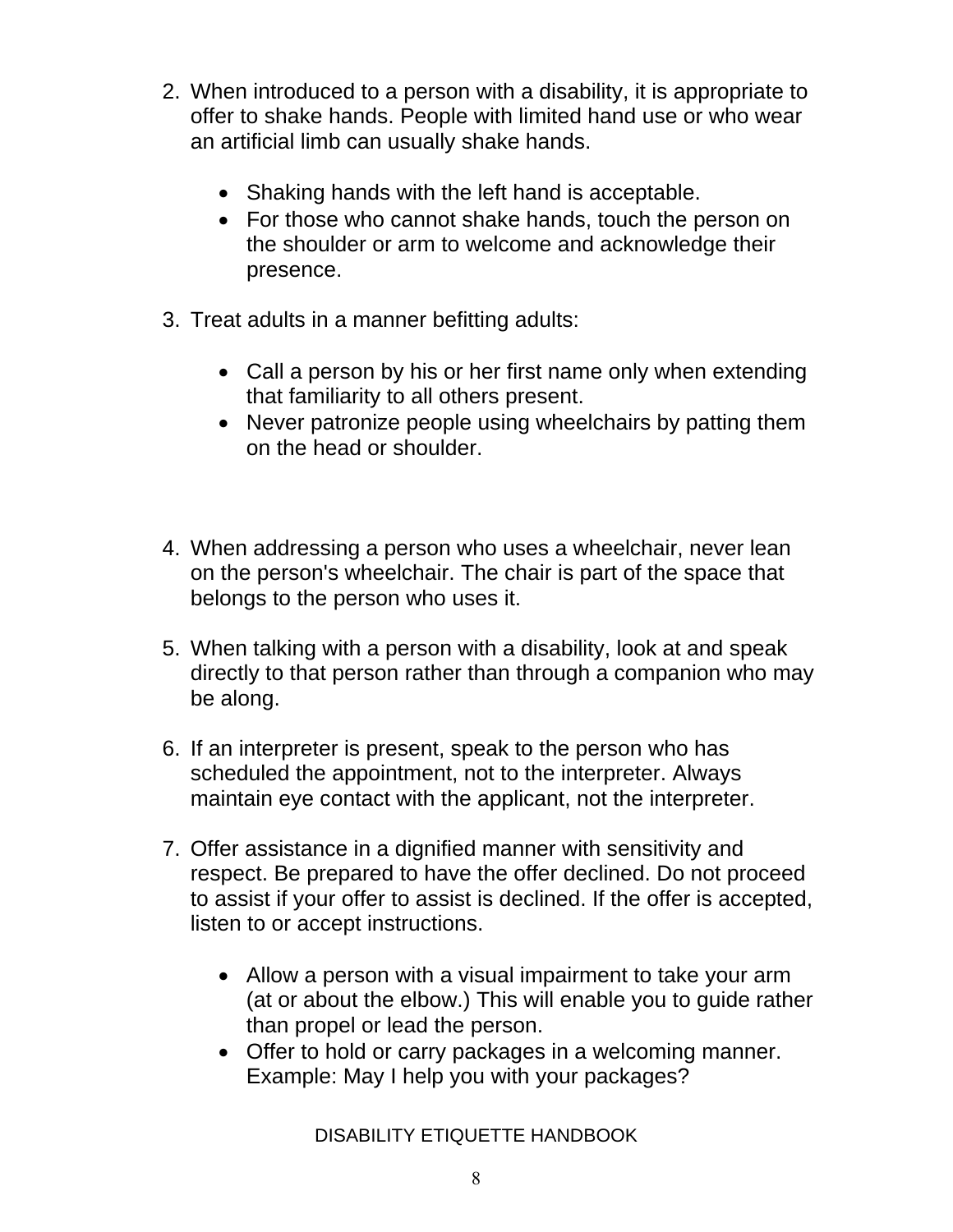• When offering to hand a coat or umbrella, do not offer to hand a cane or crutches unless the individual requests otherwise.

#### **SERVICE ANIMALS**

Although the most familiar types of service animals are guide dogs used by people who are blind, service animals are assisting persons who have other disabilities as well. Many disabling conditions are invisible. Therefore, every person who is accompanied by a service animal may or may not "look" disabled. A service animal is NOT required to have any special certification.

What is a Service Animal? A service animal is NOT a pet!

According to the Americans with Disabilities Act Regulations and Standards, service animal means any dog that is individually trained to work or perform tasks for the benefit of an individual with a disability, including a physical, sensory, psychiatric, intellectual, or other mental disability.

Functions of a service animal include, but are not limited to: assisting individuals who are blind or low-vision with navigation, alerting individuals who are deaf to the presence of people or sounds, pulling a wheel-chair, assisting an individual during a seizure, retrieving items such as medication or the telephone, and providing physical support for balance. The crime deterrent effects of an animal's presence and the provision of emotional support, well-being, comfort, or companionship do not constitute work or tasks for the purposes of this definition.

Dogs and Miniature Horses that have been trained as service animals, which are under control of the handler, who have been housebroken and are not any threat to others shall be allowed in public spaces.

Individuals with disabilities shall be permitted to be accompanied by their service animals in all areas of a public entity's facilities where members of the public, participants in services, programs or activities, or invitees, as relevant, are allowed to go. (35.136 Service animals (g))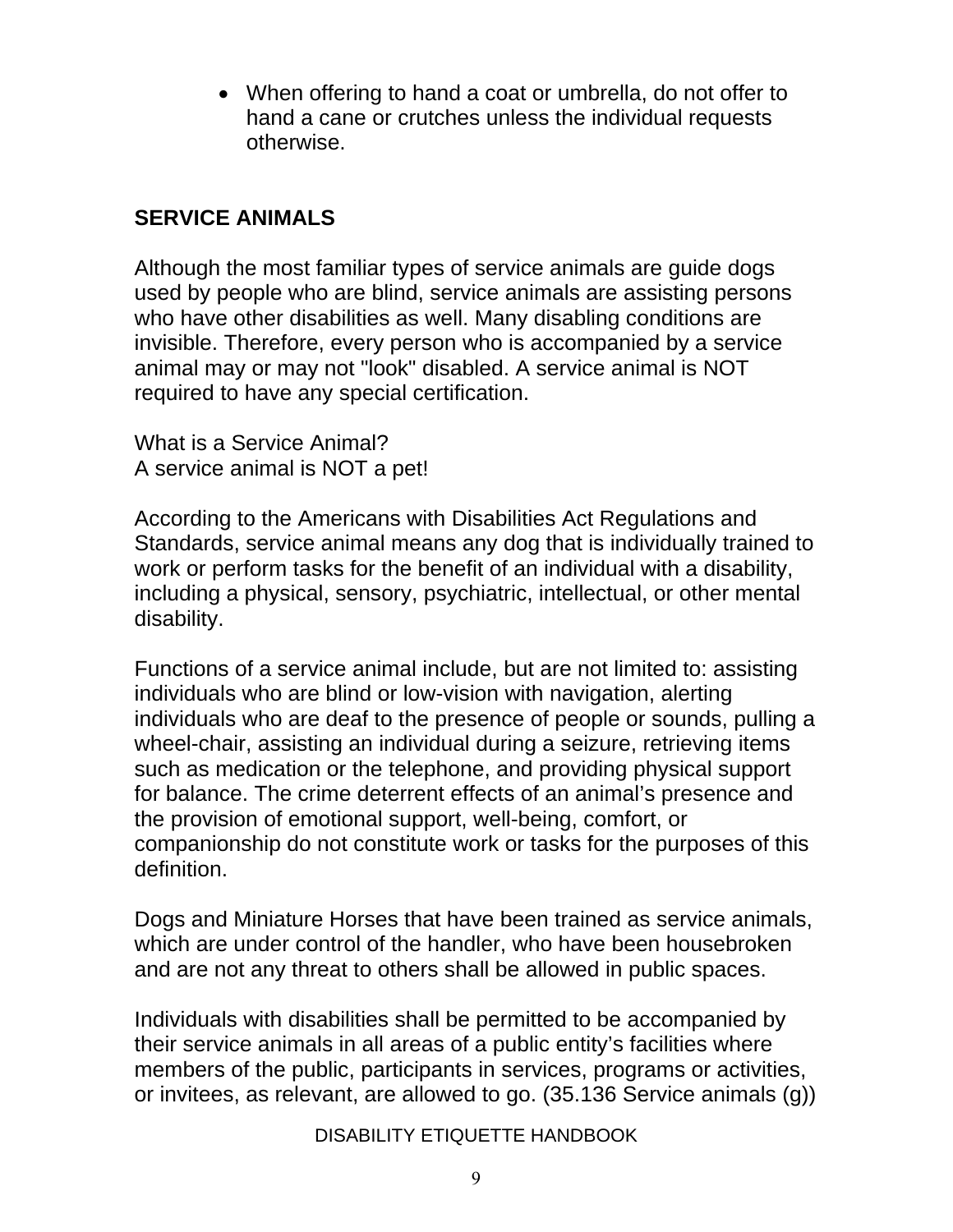#### **Service Animal Etiquette**

- Do not touch the Service Animal, or the person it assists, without permission.
- Do not make noises at the Service Animal; it may distract the animal from doing its job.
- Do not feed the Service Animal; it may disrupt his/her schedule.
- Do not be offended if the person does not feel like discussing his/her disability or the assistance the Service Animal provides. Not everyone wants to be a walking-talking "show and tell" exhibit.

# **MOBILITY DEVICES**

Mobility devices, or manually-powered mobility aids include wheelchairs, walkers, crutches, canes, braces or other similar devices designed for use by individuals with mobility impairments in any area open to pedestrian use. (35.137 Mobility Devices)

# **OTHER MOBILITY DEVICES**

Other power-driven mobility devices include a range of devices not designed for individuals with mobility impairments, such as the Segway, but which are often used by individuals with disabilities as their mobility device of choice. Other power-driven mobility devices must be permitted to be used unless the covered entity can demonstrate that such use would fundamentally alter its programs, services, or activities, create a direct threat, or create a safety hazard. The rule also lists factors to consider in making this determination. This approach accommodates both the legitimate business interests in the safe operation of a facility and the growing use of the Segway as a mobility device.

## **PREPARING FOR SIGN LANGUAGE INTERPRETERS**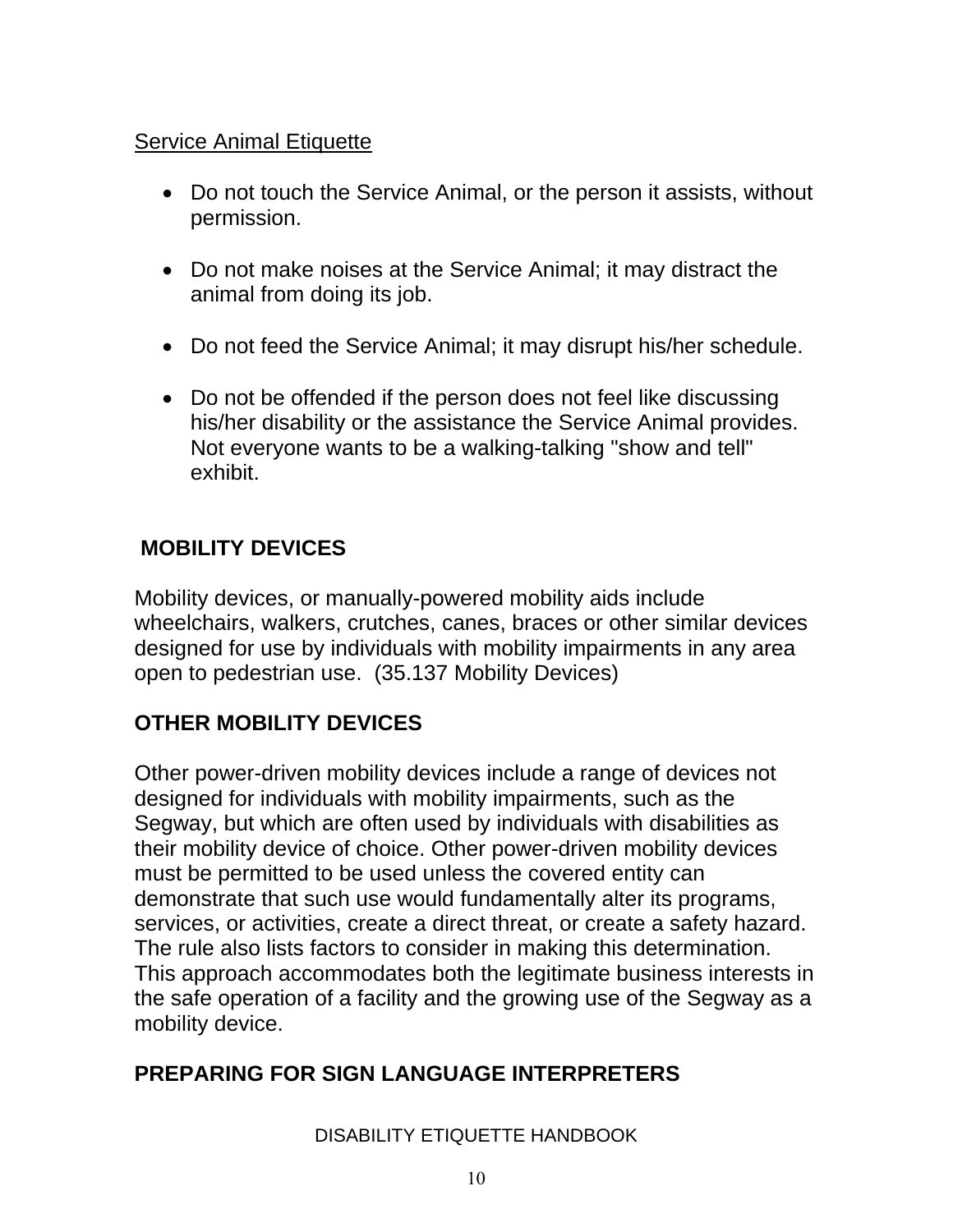The professional interpreter is always considered as an extension of and part of the event. Interpreters are part of the team meant to deliver accurate and intended messages given by the presenters or performers.

The further in advance notice is provided to the interpreter, the more prepared they will be. This process will allow the interpreter to have the proper time needed for an event and prevent "cold" interpreting. Time for preparation is essential to allow accurate dissemination of the intended messages to the audience.

For instance, an interpreter needs to spend an average of 15-20 hours of practice for a 2 hour musical concert. With this in mind, the following information given to the interpreter will enhance the quality of the interpreted performance/event:

- Name and type of event
- Name of event contact person with a phone number
- Correct billing address.
- Clear address and directions to the event and the location where the interpreter is to check-in.
- Parking passes or information on any kind of special arrangements for parking.
- Correct spellings of all names of those speaking or performing.
- A summary of subjects that will be presented by each speaker.
- A list of any musical lyrics in advance, ideally at the time of request.
- Communication and shared information to all persons directly involved with the event regarding the arrangements for the interpreter.

If any information to be presented other than English, a written interpretation in English will be needed in advance. "OR" an advance notice of at least 3 weeks may be needed to allow adequate time to secure an appropriate interpreter.

# Staging:

DISABILITY ETIQUETTE HANDBOOK Ideally, the interpreter should be on stage, to the side of the presenter to enhance visibility for the deaf audience. If the interpreter can not be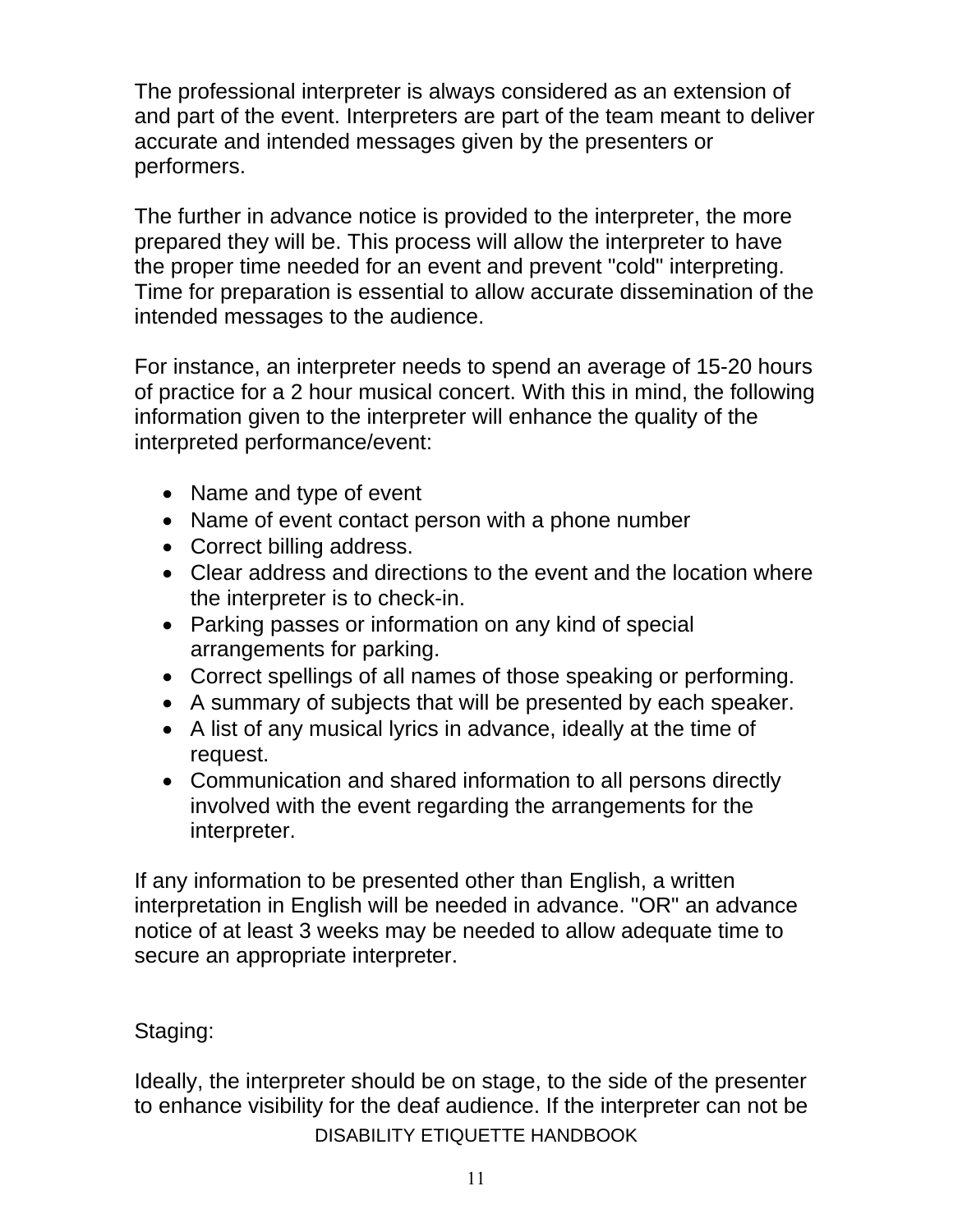on stage, they should be placed off the side of the stage on an elevated surface at chest level above the heads of the audience with a speaker placed in front of and facing the interpreter. The host may choose to provide at least 2 direct in-line headsets to microphone.

### Lighting:

Any time you have lights on the presenter, you will also need to plan on lights for the interpreters especially if the event is inside of an auditorium or in any area of darkness. A soft light staged to encompass the interpreter is essential for the deaf viewer. Effective colors seem to be soft blue, light purple or any other soft color except bold white.

#### Security:

When security is present for the event, it is advisable to remember to include securing the safety of the interpreter or to have security placed close by the interpreter performing.

# **CONVERSATION ETIQUETTE**

- 1. When talking to a person with a disability, look at and speak directly to that person, rather than through a companion who may be along.
- 2. Relax. Don't be embarrassed if you happen to use accepted common expressions such as "See you later" or "Got to be running along" that seem to relate to the person's disability.
- 3. To get the attention of a person with a hearing impairment, tap the person on the shoulder or wave your hand. Look directly at the person and speak clearly, naturally and slowly to establish if the person can read lips. Not all persons with hearing impairments can lip-read. Those who can will rely on facial expression and other body language to help in understanding. Show consideration by placing yourself facing the light source and keeping your hands, cigarettes and food away from your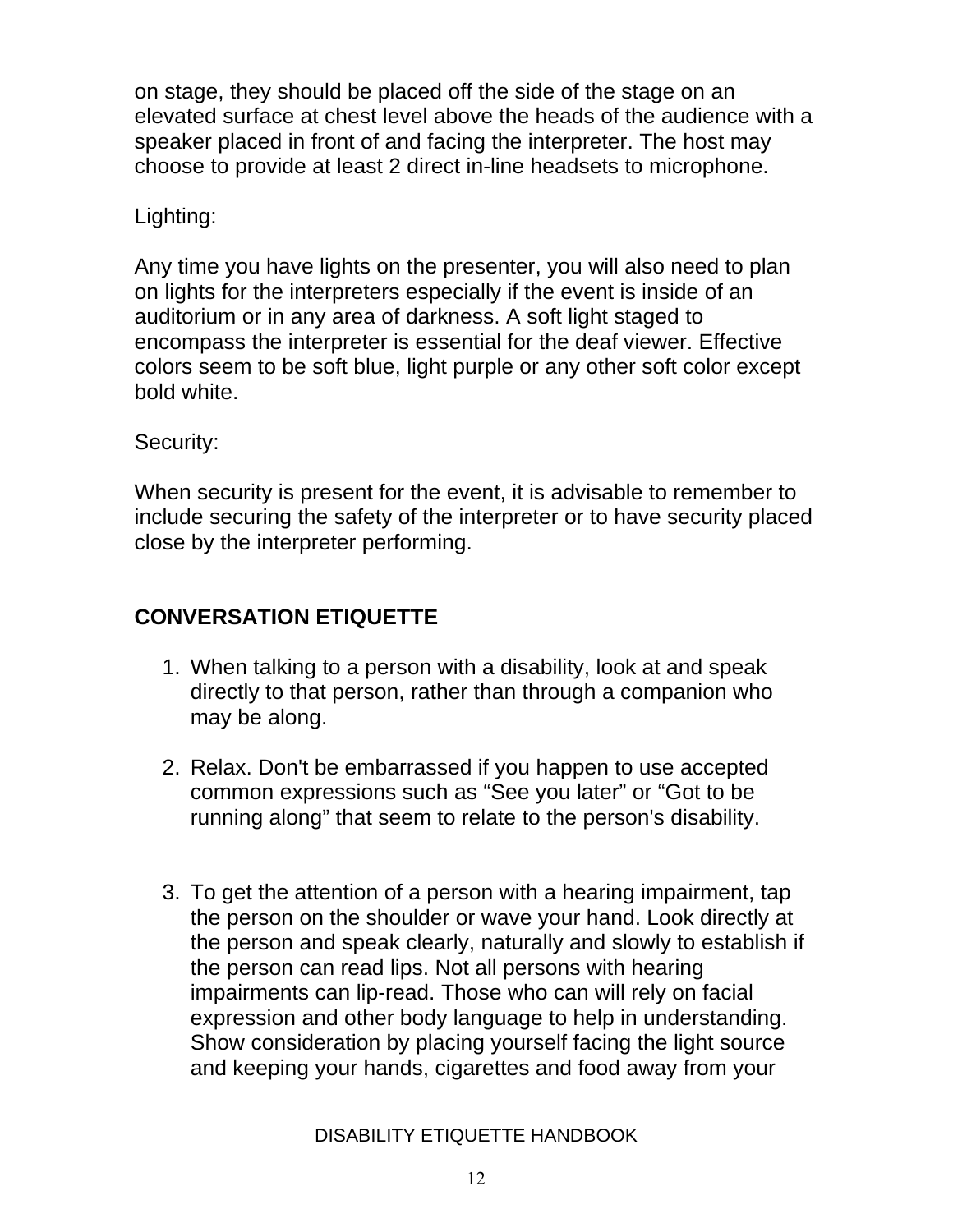mouth when speaking. Keep mustaches well-trimmed. Shouting won't help. Written notes may.

- 4. When talking with a person in a wheel chair for more than a few minutes, use a chair, whenever possible, in order to place yourself at the person's eye level to facilitate conversation.
- 5. When greeting a person with a severe loss of vision, always identify yourself and others who may be with you. EXAMPLE: On my right is Penelope Potts. When conversing in a group, give a vocal cue by announcing the name of the person to whom you are speaking. Speak in a normal tone of voice, indicate in advance when you will be moving from one place to another and let it be known when the conversation is at an end.
- 6. Listen attentively when you're talking to a person who has a speech impairment. Keep your manner encouraging rather than correcting. Exercise patience rather than attempting to speak for a person with speech difficulty. When necessary, ask short questions that require short answers, a nod, or a shake of the head. Never pretend to understand if you are having difficulty doing so. Repeat what you understand, or incorporate the interviewee's statements into each of the following questions. The person's reactions will clue you in and guide you to understanding.

If you have difficulty communicating, be willing to repeat or rephrase a question. Open-ended questions are more appropriate than closedended questions.

## EXAMPLE:

**Closed-Ended Question:** You were a tax accountant in XYZ Company in the corporate ADA department for seven years. What did you do there?

**Open-Ended Question:** Tell me about your recent position as a tax accountant.

7. Do not shout at a hearing impaired person. Shouting distorts sounds accepted through hearing aids and inhibits lip reading.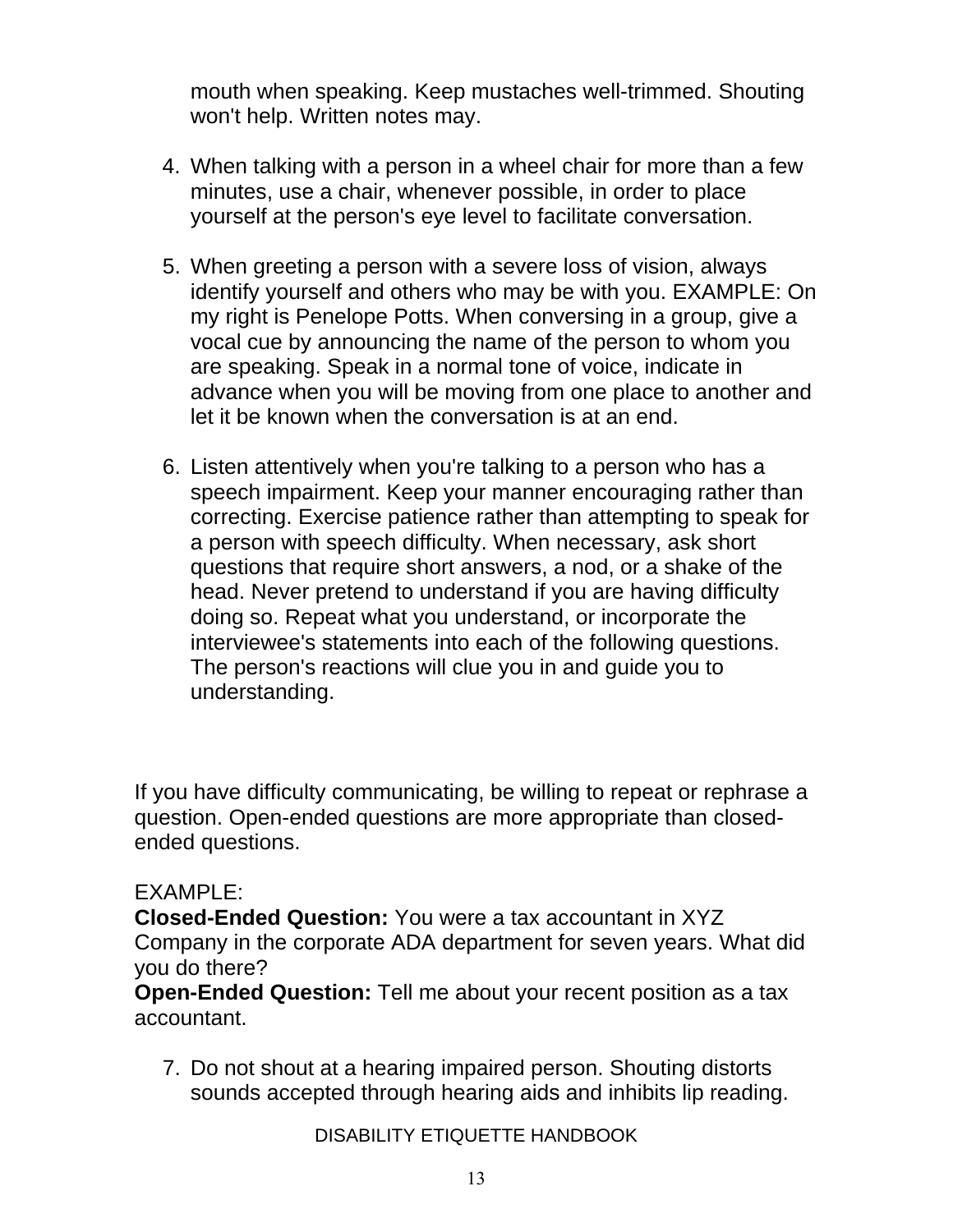Do not shout at a person who is blind or visually impaired -- he or she can hear you!

8. To facilitate conversation, be prepared to offer a visual cue to a hearing impaired person or an audible cue to a vision impaired person, especially when more than one person is speaking.

## **INTERVIEWING SCHEDULING ETIQUETTE**

Some interviewees with visual or mobility impairments will phone in prior to the appointment date, specifically for travel information. The scheduler should be very familiar with the travel path in order to provide interviewees with detailed information.

- 1. Make sure the place where you plan to conduct the interview is accessible by checking the following:
	- Are there accessible parking spaces available and nearby?
	- Is there a ramp or step-free entrance?
	- Are there accessible restrooms?
	- If the interview is not on the first floor, does the building have an elevator?
	- Are there any water fountains and telephones at the proper height for a person in a wheelchair to use?
	- If an interview site is inaccessible (e.g., steps without a ramp or a building without an elevator), inform the person about the barrier(s) prior to the interview and offer to make arrangements for an alternative interview site.
- 2. When scheduling interviews for persons with disabilities, consider their needs ahead of time:
	- When giving directions to a person in a wheelchair, consider distance, weather conditions and physical obstacles such as stairs, curbs and steep hills.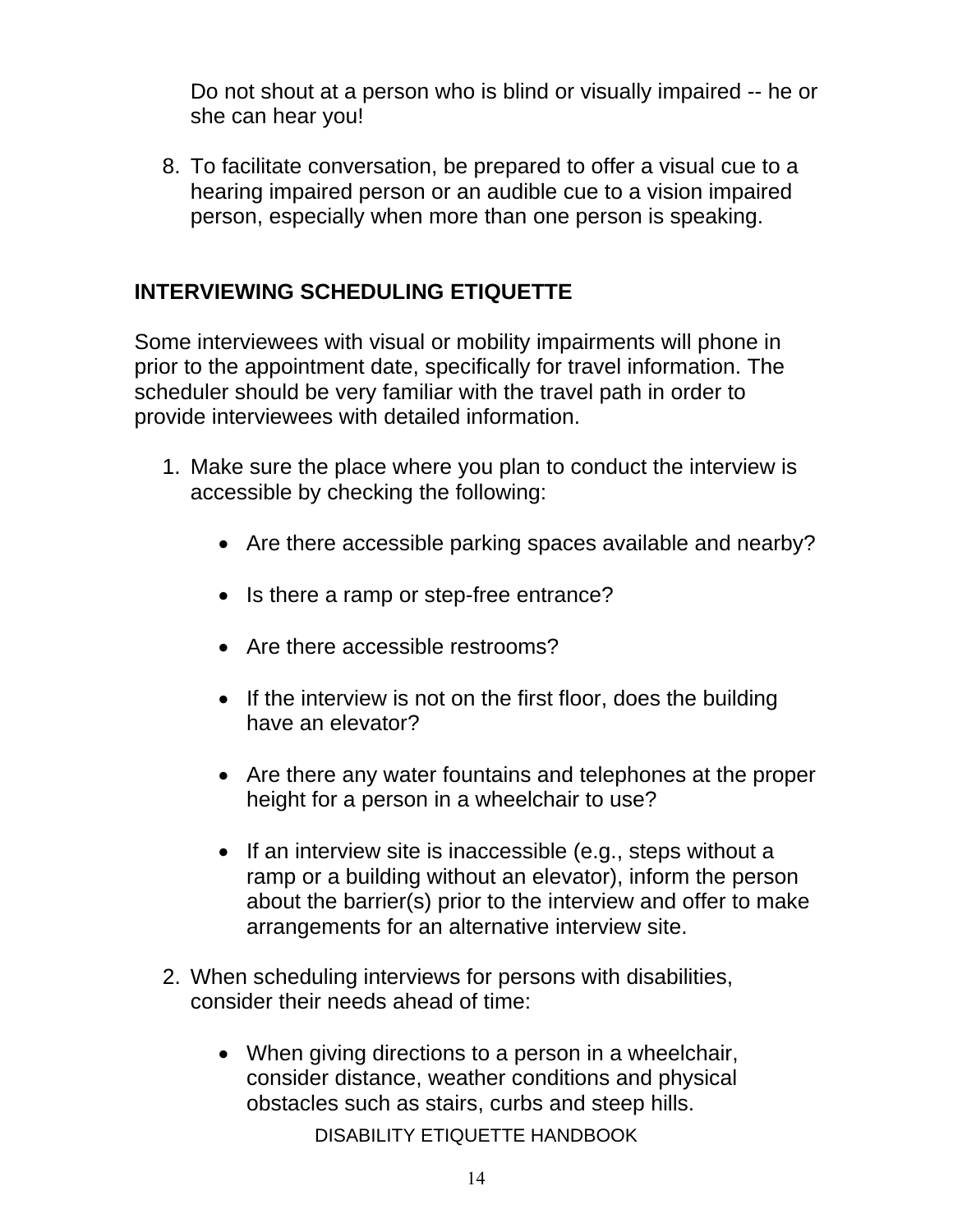- Use specifics such as "left a hundred feet" or "right two yards" when directing a person with a visual impairment.
- Be considerate of the additional travel time that may be required by a person with a disability.
- 3. Familiarize the interviewee in advance with the names of all persons he or she will be meeting during the visit. This courtesy allows persons with disabilities to be aware of the names and faces that will be met.
- 4. People with disabilities use a variety of transportation services when traveling to and from work. When scheduling an interview, be aware that the person may be required to make a reservation 24 hours in advance, plus travel time. Provide the interviewee with an estimated time to schedule the return trip when arranging the interview appointment.

**Expect the same measure of punctuality and performance from people with disabilities that is required of every potential or actual employee. People with disabilities expect equal treatment, not special treatment.**

## **INTERVIEWING TECHNIQUE ETIQUETTE**

- 1. Conduct interviews in a manner that emphasizes abilities, achievements and individual qualities.
- 2. Conduct your interview as you would with anyone. Be considerate without being patronizing.
- 3. When interviewing a person with a speech impediment, stifle any urge to complete a sentence of an interviewee.
- 4. If it appears that a person's ability inhibits performance of a job, ask: How would you perform this job?

## **Examples:**

Inappropriate: I notice that you are in a wheelchair, and I wonder how you get around. Tell me about your disability.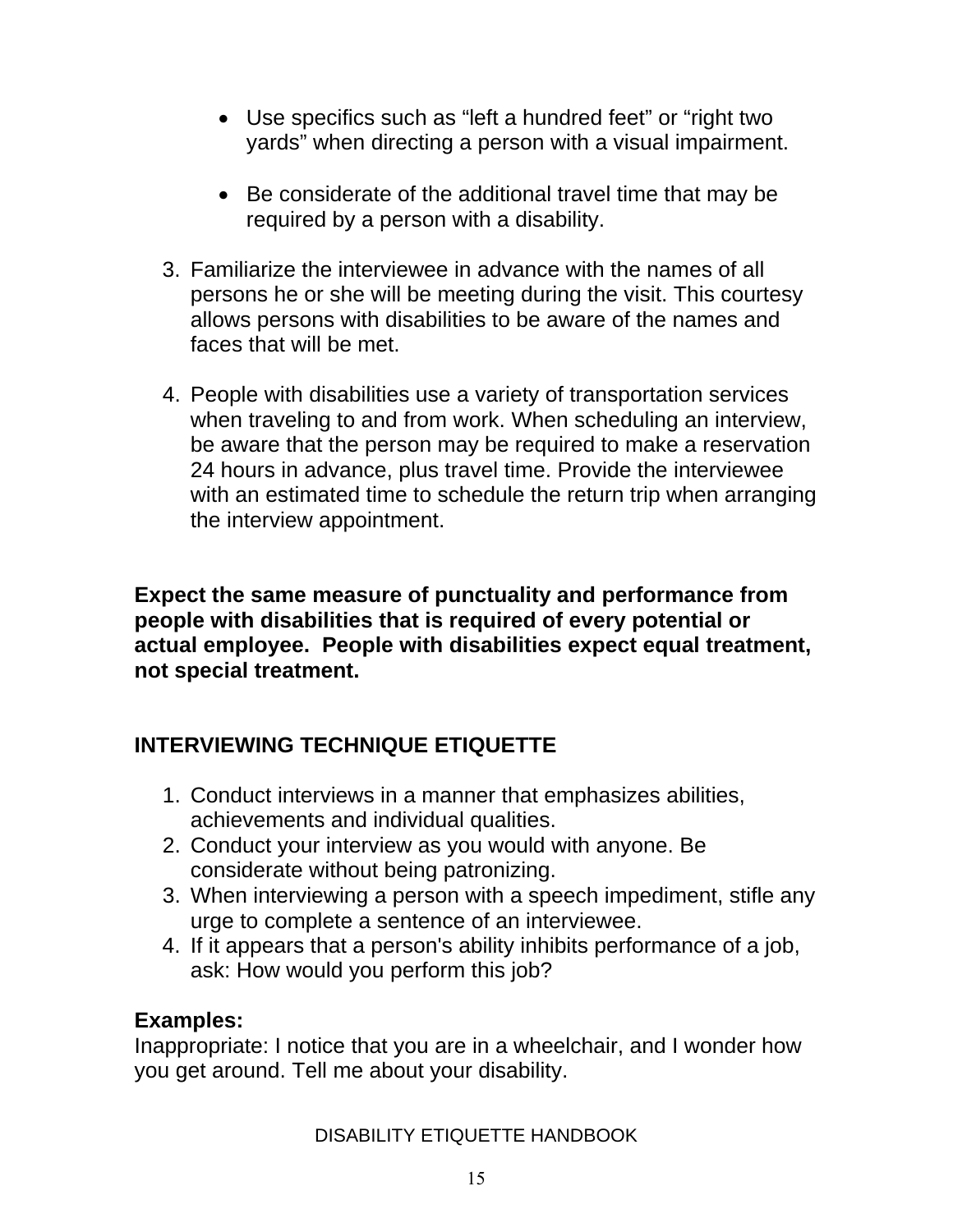Appropriate: This position requires digging and using a wheelbarrow, as you can see from the job description. Do you foresee any difficulty in performing the required tasks? If so, do you have any suggestions how these tasks can be performed?

#### **Interviewing Courtesies for Effective Communication**

Interviewers need to know whether or not the job site is accessible and should be prepared to answer accessibility-related questions.

#### **Interviewing a person using Mobility Aids**

- 1. Enable people who use crutches, canes or wheelchairs to keep them within reach.
- 2. Be aware that some wheelchair users may choose to transfer themselves out of their wheelchairs (into an office chair, for example) for the duration of the interview.
- 3. Here again, when speaking to a person in a wheelchair or on crutches for more than a few minutes, sit in a chair. Place yourself at that person's eye level to facilitate conversation.

#### **Interviewing a person with Vision Impairments**

- 1. When greeting a person with vision impairment always identify yourself and introduce anyone else who might be present.
- 2. If the person does not extend their hand to shake hands, verbally extend a welcome. EXAMPLE: Welcome to the City of San Antonio Public Works Department, Disability Access Office.
- 3. When offering seating, place the person's hand on the back or arm of the seat. A verbal cue is helpful as well.
- 4. Let the person know if you move or need to end the conversation.
- 5. Allow people who use crutches, canes or wheelchairs to keep them within reach.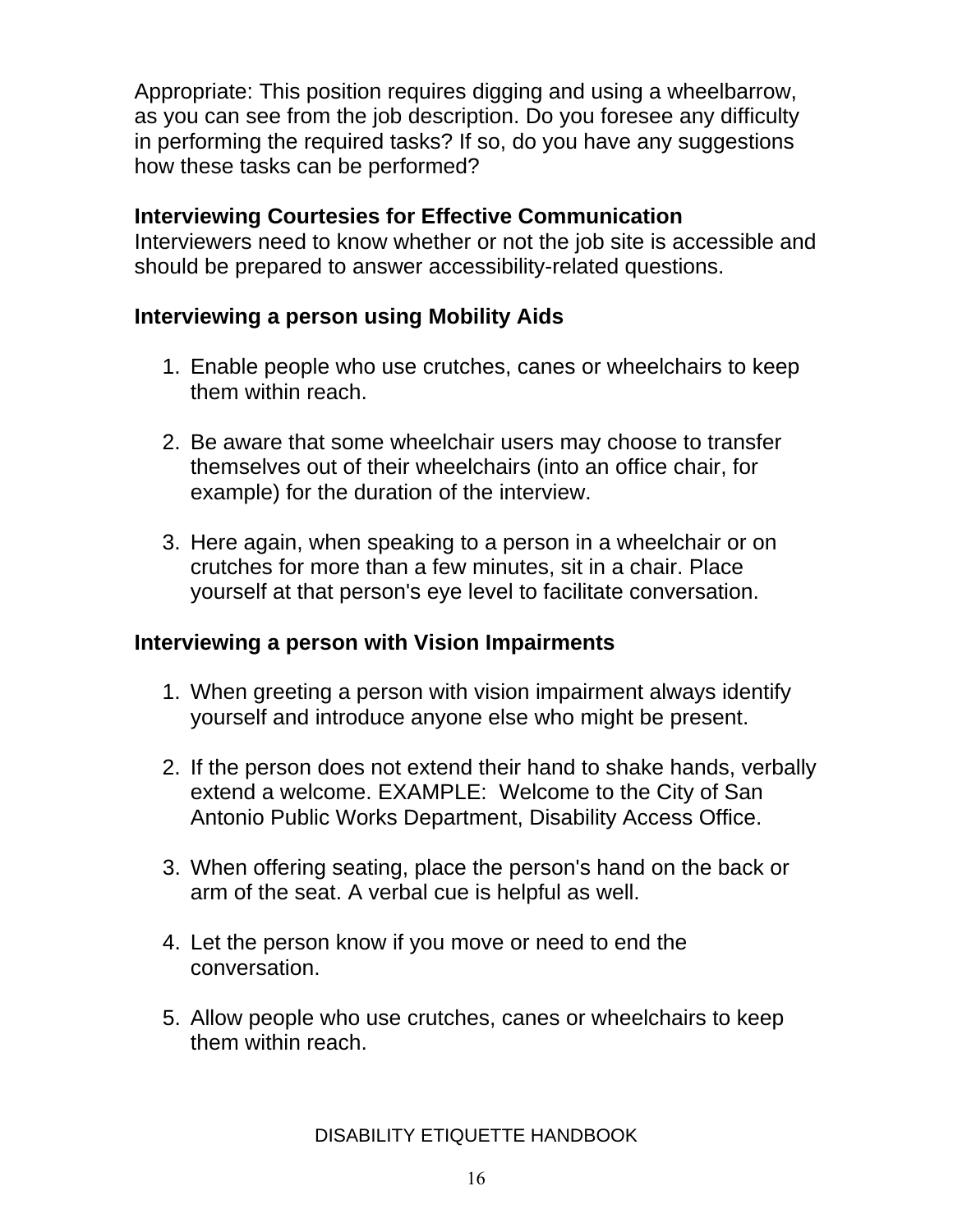## **Interviewing a person with Speech Impairments**

- 1. Give your whole attention with interest when talking to a person who has speech impairment.
- 2. Ask short questions that require short answers or a nod of the head.
- 3. Do not pretend to understand if you do not. Try rephrasing what you wish to communicate, or ask the person to repeat what you do not understand.
- 4. Do not raise your voice. Most speech impaired persons can hear and understand.

## **Interviewing a person who is Deaf or Hearing Impaired**

- 1. If you need to attract the attention of a person who is deaf or hearing impaired, touch him or her lightly on the shoulder.
- 2. If the interviewee lip-reads, look directly at him or her. Speak clearly at a normal pace. Do not exaggerate your lip movements or shout. Speak expressively because the person will rely on your facial expressions, gestures and eye contact. (Note: It is estimated that only four out of ten spoken words are visible on the lips.)
- 3. Place yourself in front the light source and keep your hands, cigarettes and food away from your mouth when speaking.
- 4. Shouting does not help and can be detrimental. Only raise your voice when requested. Brief, concise written notes may be helpful.
- 5. In the United States most deaf people use American Sign Language (ASL.) ASL is not a universal language. ASL is a language with its own syntax and grammatical structure. When scheduling an interpreter for a non-English speaking person, be certain to retain an interpreter that speaks and interprets in the language of the person.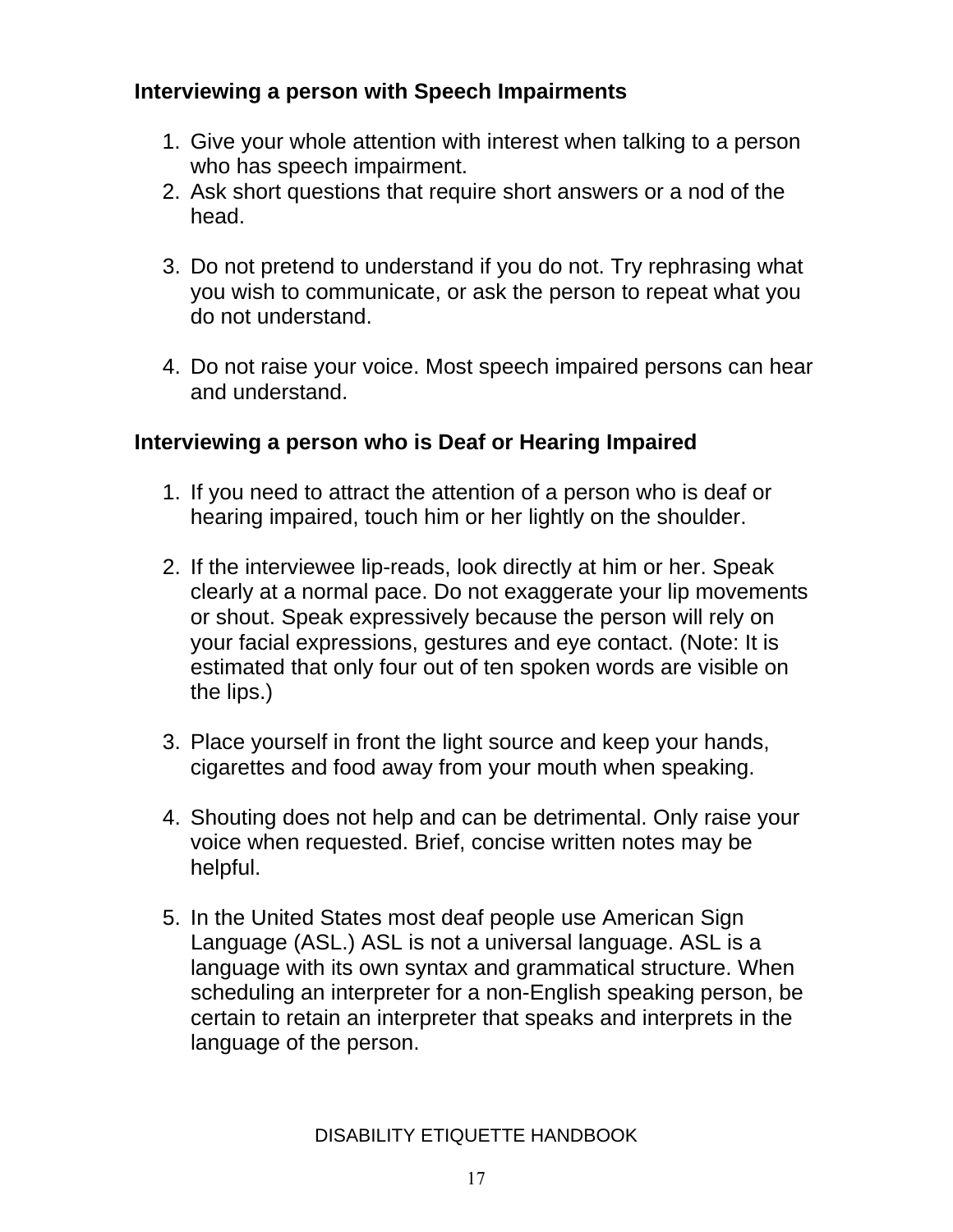- 6. If an interpreter is present, it is commonplace for the interpreter to be seated beside the interviewer, across from the interviewee.
- 7. Interpreters facilitate communication. They should not be consulted or regarded as a reference for the interview.

#### **EMPLOYMENT CHECKLIST FOR HIRING PERSON WITH DISABILITIES**

#### **DO! DON'T!**

| Do learn where to find and recruit                                                                                                                                                                 | Don't assume that persons with                                                                                                                 |
|----------------------------------------------------------------------------------------------------------------------------------------------------------------------------------------------------|------------------------------------------------------------------------------------------------------------------------------------------------|
| people with disabilities.                                                                                                                                                                          | disabilities do not want to work.                                                                                                              |
| Do learn how to communicate with<br>people who have disabilities.                                                                                                                                  | Don't assume that alcoholism<br>and drug abuse are not real<br>disabilities, or that recovering<br>drug abusers are not covered by<br>the ADA. |
| Do ensure that your applications<br>and other company forms do not<br>ask disability-related questions and<br>that they are in formats that are<br>accessible to all persons with<br>disabilities. | Don't ask if a person has a<br>disability during an employment<br>interview.                                                                   |
| Do consider having written job                                                                                                                                                                     | Don't assume that certain jobs                                                                                                                 |
| descriptions that identify the                                                                                                                                                                     | are more suited to persons with                                                                                                                |
| essential functions of each job.                                                                                                                                                                   | disabilities.                                                                                                                                  |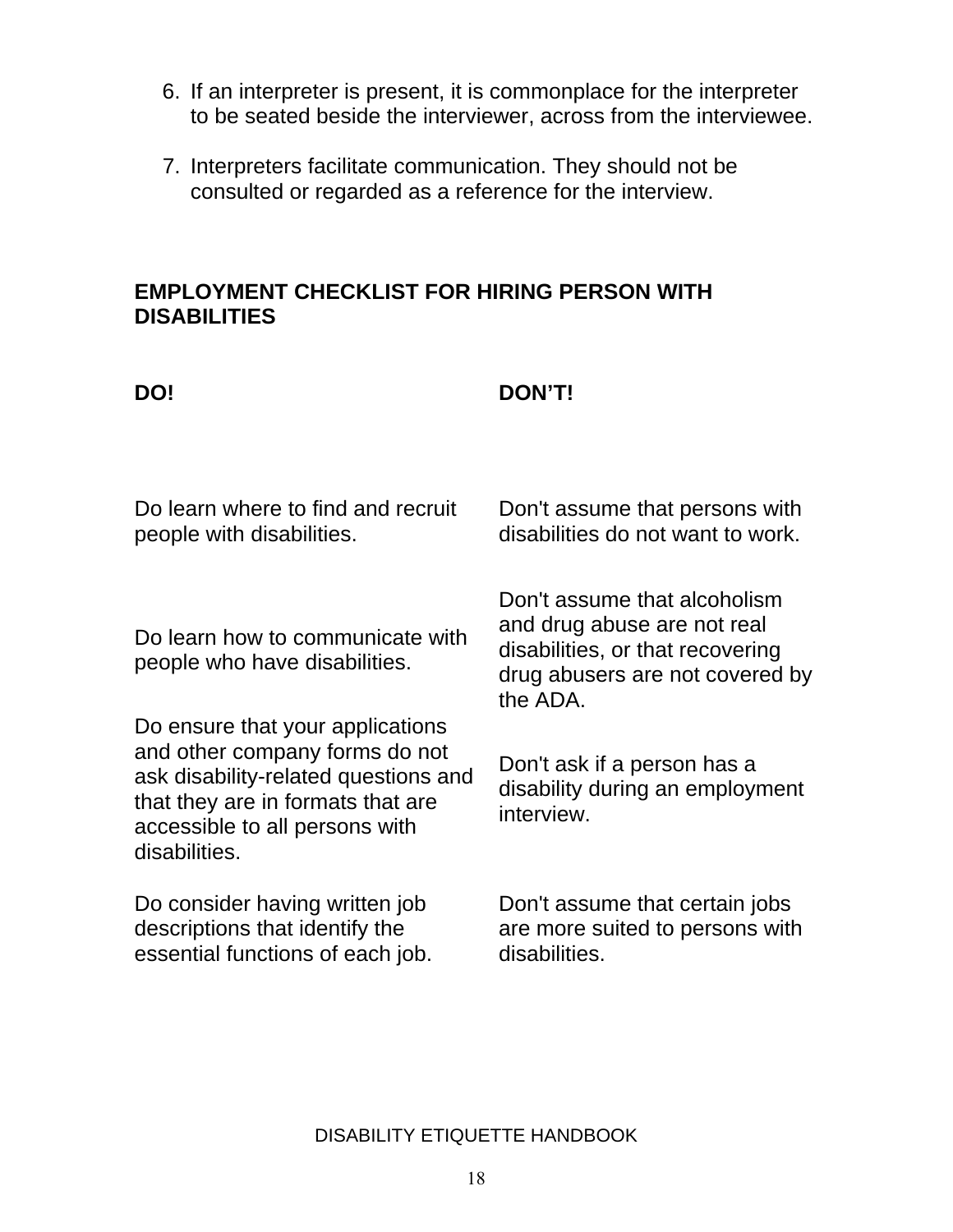Do ensure that requirements for medical examinations comply with the Americans with Disabilities Act (ADA.)

Don't hire a person with a disability if that person is at significant risk of substantial harm to the health and safety of the public and there is no reasonable accommodation to reduce the risk or harm.

Don't hire a person with a disability who is not qualified to perform the essential functions of the job even with a reasonable accommodation.

Don't assume that you have to retain an unqualified employee with a disability.

Do relax and make the applicant feel comfortable.

Do provide reasonable accommodations that the qualified applicant will need to compete for the job.

Do treat an individual with a disability the same way you would treat any applicant or employee - with dignity and respect.

Do know that among those protected by the ADA are qualified individuals who have AIDS, cancer, who are intellectually disabled, traumatically brain-injured, deaf, blind and learning disabled.

Don't assume that the work environment will be unsafe if an employee has a disability.

Don't assume that reasonable accommodations are expensive.

Don't speculate or try to imagine how you would perform a specific job if you had the applicant's disability.

Don't assume that you don't have any jobs that a person with a disability can do.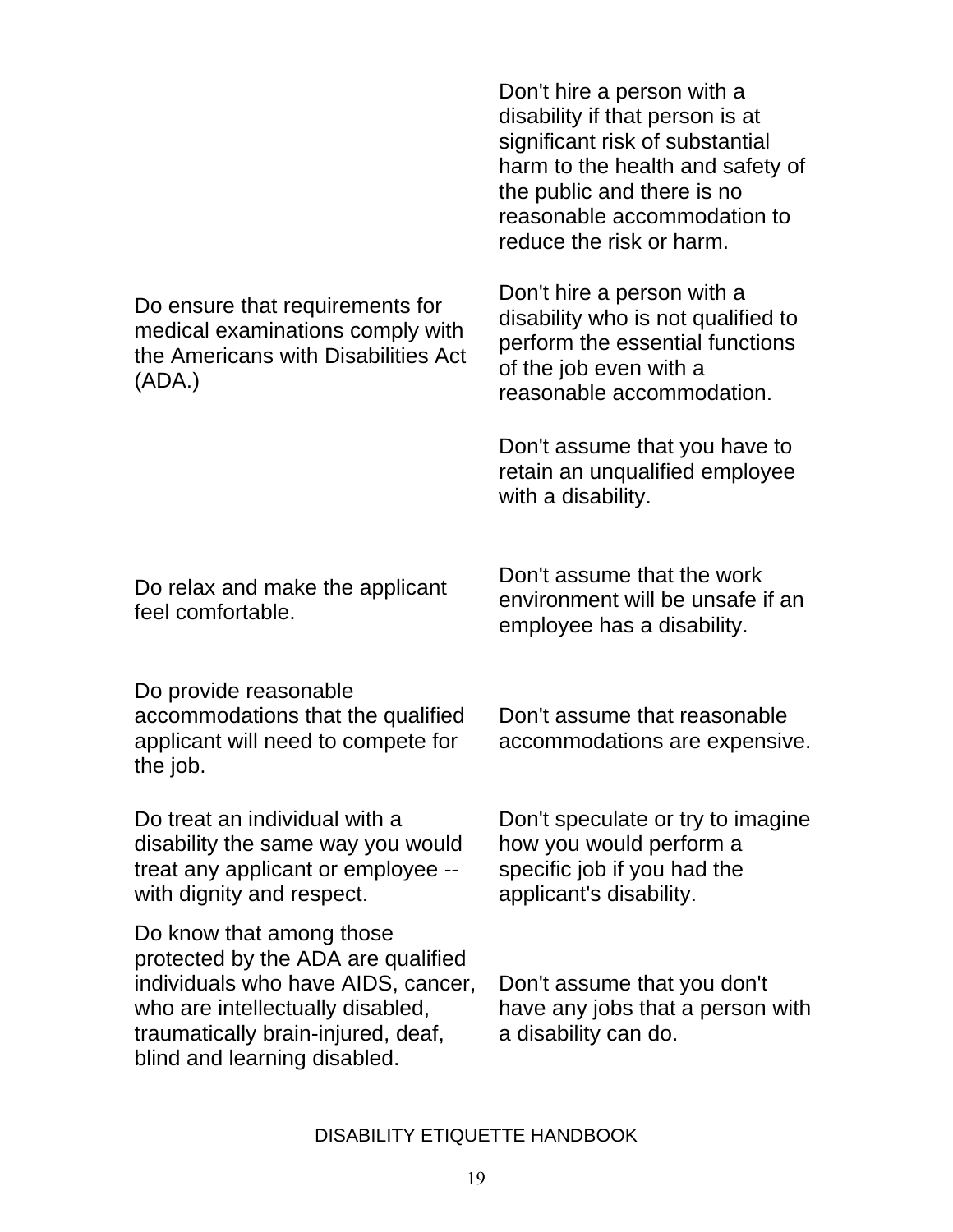Do understand that access includes not only environmental access but also making forms accessible to people with visual or cognitive disabilities and making alarms and signals accessible to people with hearing disabilities.

Do develop procedures for maintaining and protecting confidential medical records. Don't assume that your work place is accessible.

Don't make medical judgments.

Don't assume that a person with a disability can't do a job due to apparent or non-apparent disabilities.

Do train supervisors on making reasonable accommodations.

Don't assume that the cost of accident insurance will increase as a result of hiring a person with a disability.

Don't assume that your current management will need special training to learn how to work with people with disabilities.

#### **KEY AGENCIES/ORGANIZATIONS**

DARS Department of Assistive & Rehabilitative Services: (210) 805-2200 Voice (210) 805-2203 TTY www.dars.state.tx.us

"711"

Relay Texas: (800) 735-2989 Voice/TTY or dial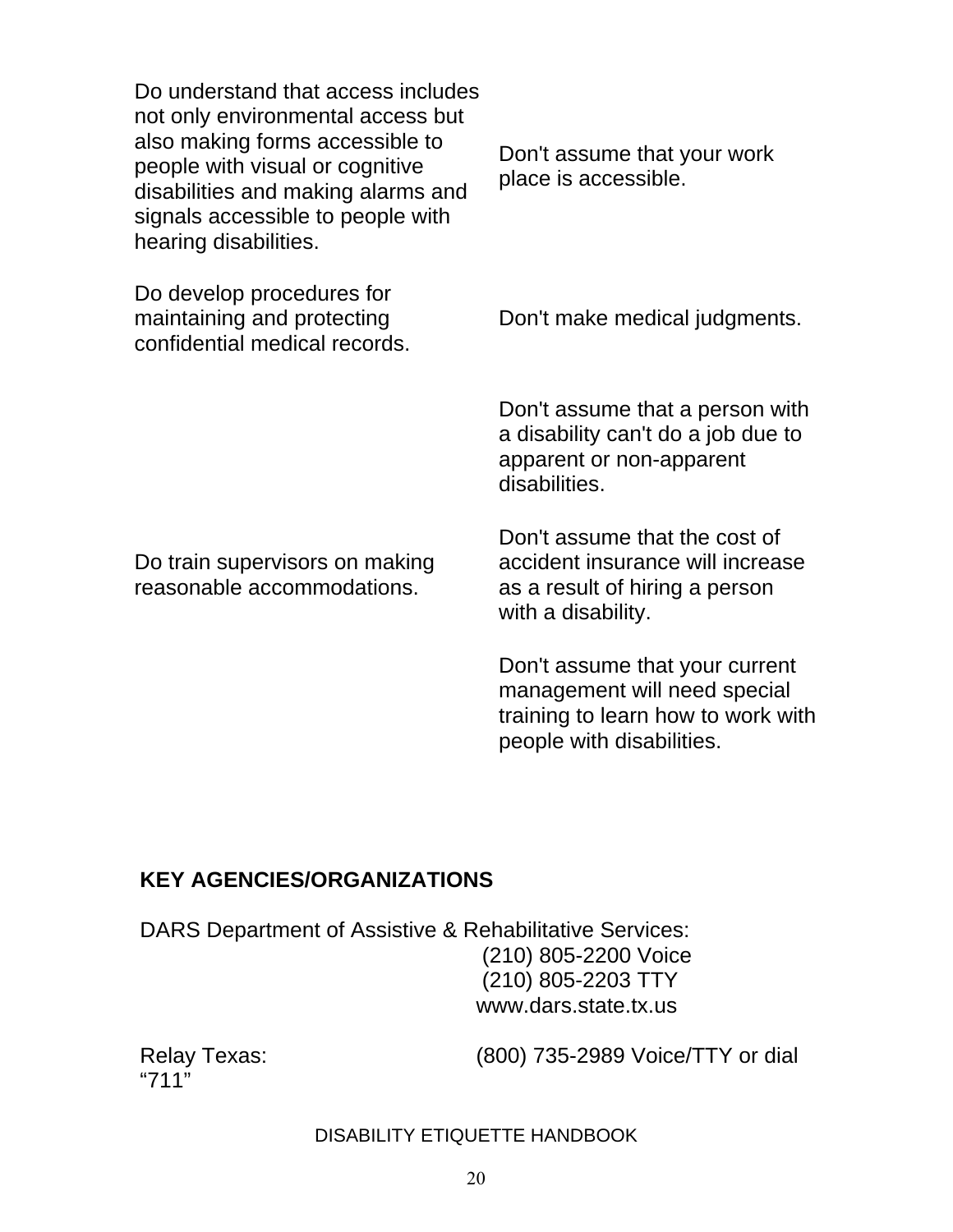Texas Health and Human Services Commission: Includes Divisions for Blind Services and Deaf & Hard of Hearing Services: 1-888-834-7406 Voice 1-888-425-6889 TTY or dial "211" www.hhac.state.tx.us

## **Additional Information and Assistance Numbers**

The United States Equal Employment Opportunity Commission:

(800) 669-4000 Voice (800) 669-6820 TTY www.eeoc.gov

The Unite States Department of Housing and Development:

(800) 669-9777 Voice (800) 927-9275 TTY www.hud.gov

Texas Governor's Committee on People with Disabilities:

(512) 463-5739 Voice Or call "Relay Texas" for deaf and hard of hearing assistance www.governor.state.tx.us/disabilities

Disability and Business Technical Assistance Centers:

(800) 949-4232 Voice / TTY www.southwestada.org

U.S. Access Board (800) 872-2253 Voice (800) 272-5449 TTY www.access-board.gov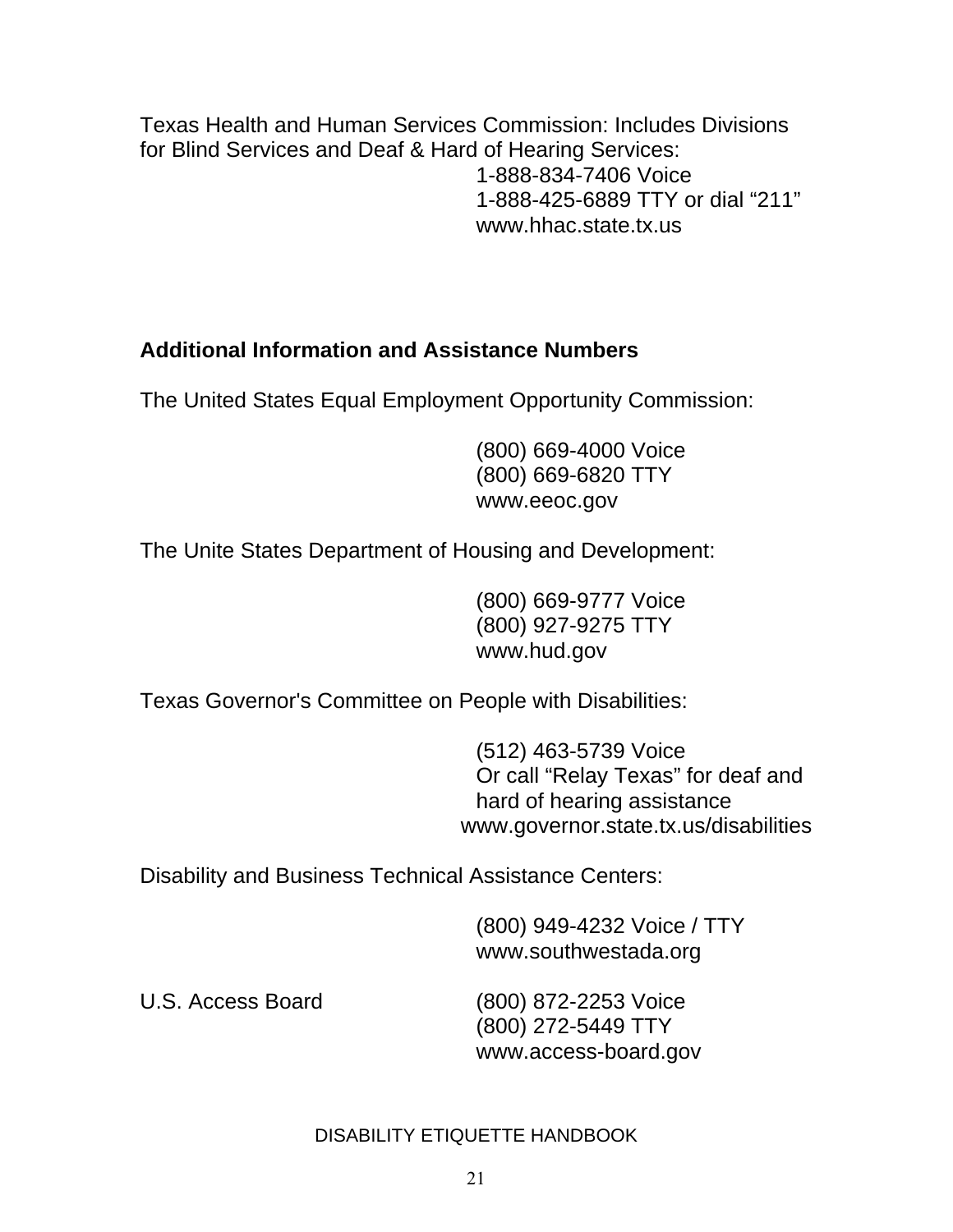# **GLOSSARY OF ACCEPTABLE TERMS**

| <b>Acceptable Terms</b>                                            | <b>Unacceptable Terms</b>                                  |
|--------------------------------------------------------------------|------------------------------------------------------------|
| Person with a disability.                                          | Cripple, cripples - the image                              |
|                                                                    | conveyed is of a twisted,                                  |
|                                                                    | deformed, useless body.                                    |
| Disability, a general term used for                                | Handicap, handicapped person or                            |
| functional limitation that interferes                              | handicapped.                                               |
| with a person's ability, for<br>example, to walk, hear or lift. It |                                                            |
| may refer to a physical, mental or                                 |                                                            |
| sensory condition.                                                 |                                                            |
| People with cerebral palsy,                                        | Cerebral palsied, spinal cord                              |
| people with spinal cord injuries.                                  | injured, etc. Never identify people                        |
|                                                                    | solely by their disability.                                |
| Person who had a spinal cord                                       | Victim. People with disabilities do                        |
| injury, polio, a stroke, etc., or a                                | not like to be perceived as victims                        |
| person who has multiple                                            | for the rest of their lives, long                          |
| sclerosis, muscular dystrophy,                                     | after any victimization has                                |
| arthritis, etc.<br>Has a disability, has a condition               | occurred.                                                  |
| of (spina bifida, etc.), or born                                   | Defective, defect, deformed,<br>vegetable. These words are |
| without legs, etc.                                                 | offensive, dehumanizing,                                   |
|                                                                    | degrading and stigmatizing.                                |
| Deafness/hearing impairment.                                       | Deaf and Dumb is as bad as it                              |
| Deafness refers to a person who                                    | sounds. The inability to hear or                           |
| has a total loss of hearing.                                       | speak does not indicate                                    |
| Hearing impairment refers to a                                     | intelligence.                                              |
| person who has a partial loss of                                   |                                                            |
| hearing within a range from slight                                 |                                                            |
| to severe.                                                         |                                                            |
| Hard of hearing describes a                                        |                                                            |
| hearing-impaired person who                                        |                                                            |
| communicates through speaking                                      |                                                            |
| and speech-reading, and who                                        |                                                            |
| usually has listening and hearing                                  |                                                            |
| abilities adequate for ordinary                                    |                                                            |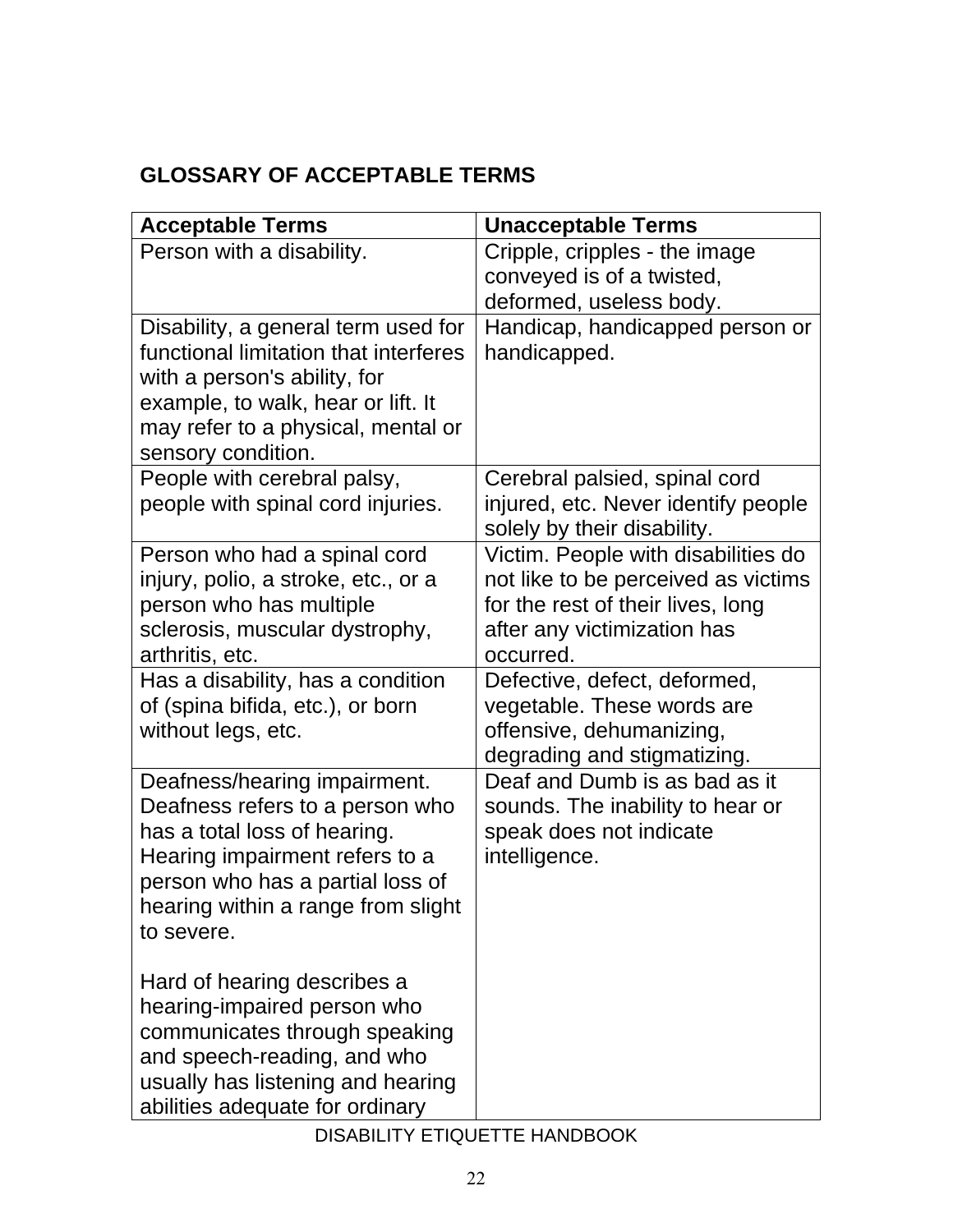| telephone communication. Many<br>hard of hearing individuals use a<br>hearing aid.          |                                                                                                                                                                                                                          |
|---------------------------------------------------------------------------------------------|--------------------------------------------------------------------------------------------------------------------------------------------------------------------------------------------------------------------------|
| Intellectually disabled<br>In response to "Rosa's Law",<br>signed into lat October 6, 2010. | Mentally Retarded, moron,<br>imbecile, and idiot. These are<br>offensive to people who bear the<br>label.                                                                                                                |
| Use a wheelchair or crutches; a<br>wheelchair user; walks with<br>crutches.                 | Confined/restricted to a<br>wheelchair; wheelchair bound.<br>Most people who use a<br>wheelchair or mobility devices do<br>not regard them as confining.<br>They are viewed as liberating; a<br>means of getting around. |
| Able-bodied; able to walk, see,<br>hear, etc.; people who are not<br>disabled.              | Healthy, when used to contrast<br>with "disabled." Healthy implies<br>that the person with a disability is<br>unhealthy. Many people with<br>disabilities have excellent health.                                         |
| People who do not have a<br>disability.                                                     | Normal. When used as the<br>opposite of disabled, this implies<br>that the person is abnormal. No<br>one wants to be labeled as<br>abnormal.                                                                             |
| A person who has (name of<br>disability.) Example: A person<br>who has multiple sclerosis.  | Afflicted with, suffers from. Most<br>people with disabilities do not<br>regard themselves as afflicted or<br>suffering continually.<br>Afflicted: a disability is not an<br>affliction.                                 |

## **ADA BARRIER REMOVAL TAX CREDIT**

The Federal Government has changed the tax code to help businesses improve accessibility. Congress legislated the annual tax credit of \$5,000: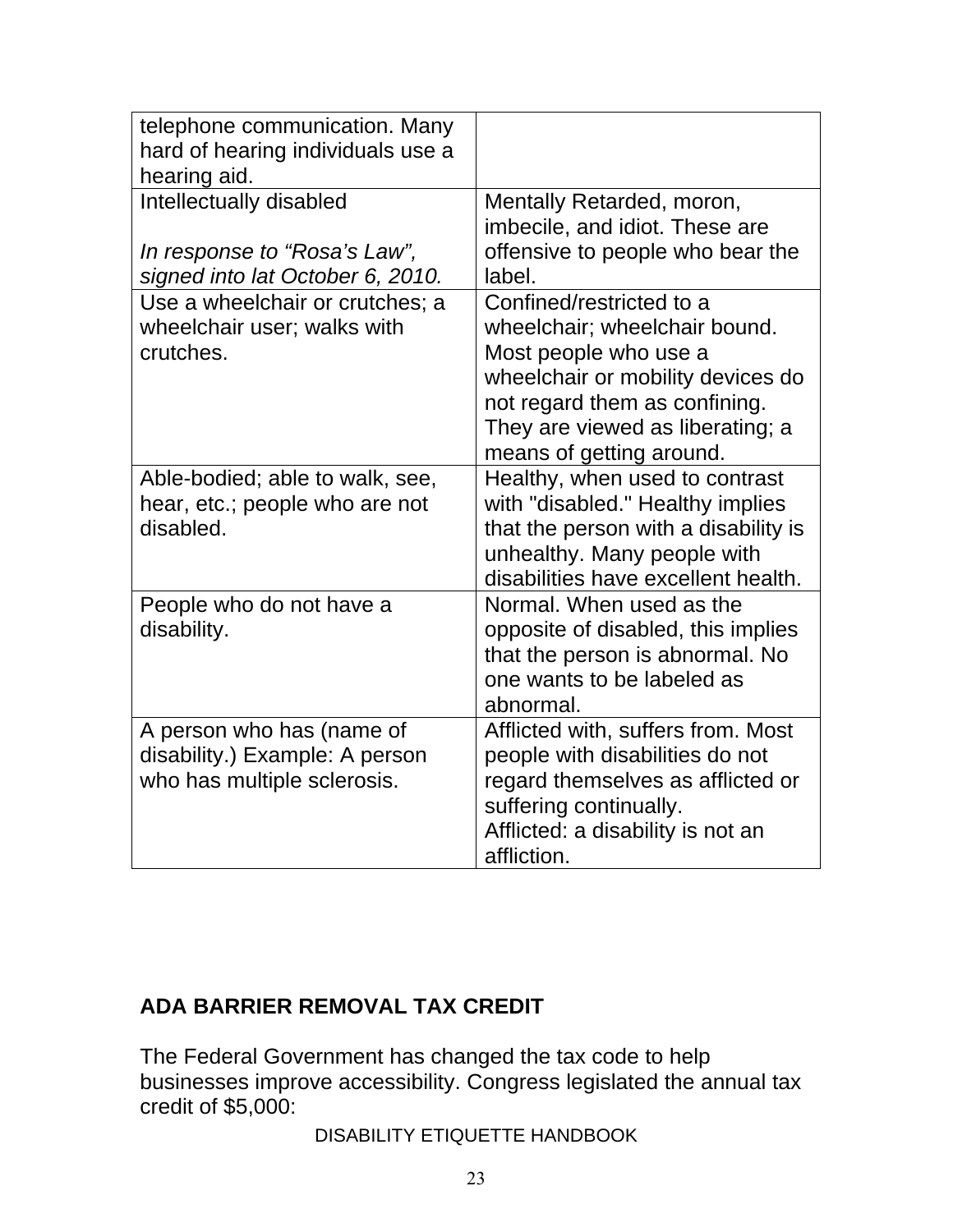*For the purpose of enabling...eligible small businesses to comply with applicable requirements under the Americans with Disabilities Act (ADA) of 1990 (Section 44 of Internal Revenue Code).* 

Any qualified expenditures made after November 5, 1990, the date of enactment, are eligible for the Section 44 credit. Additionally, Section 190 of the Internal Revenue Code allows \$15,000 to be deducted annually for qualified architectural and transportation barrier removal expense. This provision became effective with tax year 1991.

## **Provisions of Section 44**

A small business may elect to take a general business credit of up to \$5,000 annually for eligible access expenditures to comply with the requirements of ADA. Small business is defined as a business with gross receipts of \$1 million or 30 or fewer full-time employees. Expenditures must be geared toward ADA compliance and must be reasonable and necessary expenses. Included are amounts related to removing barriers, providing interpreters, readers or similar services and modifying or acquiring equipment and materials. The amount that may be taken as a credit is 50% of the amount exceeding \$250, but less than \$10,250 per tax year. For instance, if \$7,500 is spent to provide an interpreter, the credit would be \$3,625 (\$7,500 minus \$250 divided by 2.)

A business may take this credit each year it makes an accessibility improvement, be it purchases of equipment, provision of communication assistance or removal of an architectural barrier.

This tax credit, called the Disabled Access Tax Credit, should be claimed on IRS Form 8826.

#### **Section 190**

Section 190 applies to all businesses and has a narrower base for deductions. Qualified expenditures for the removal of architectural and transportation barriers include expenses specifically attributable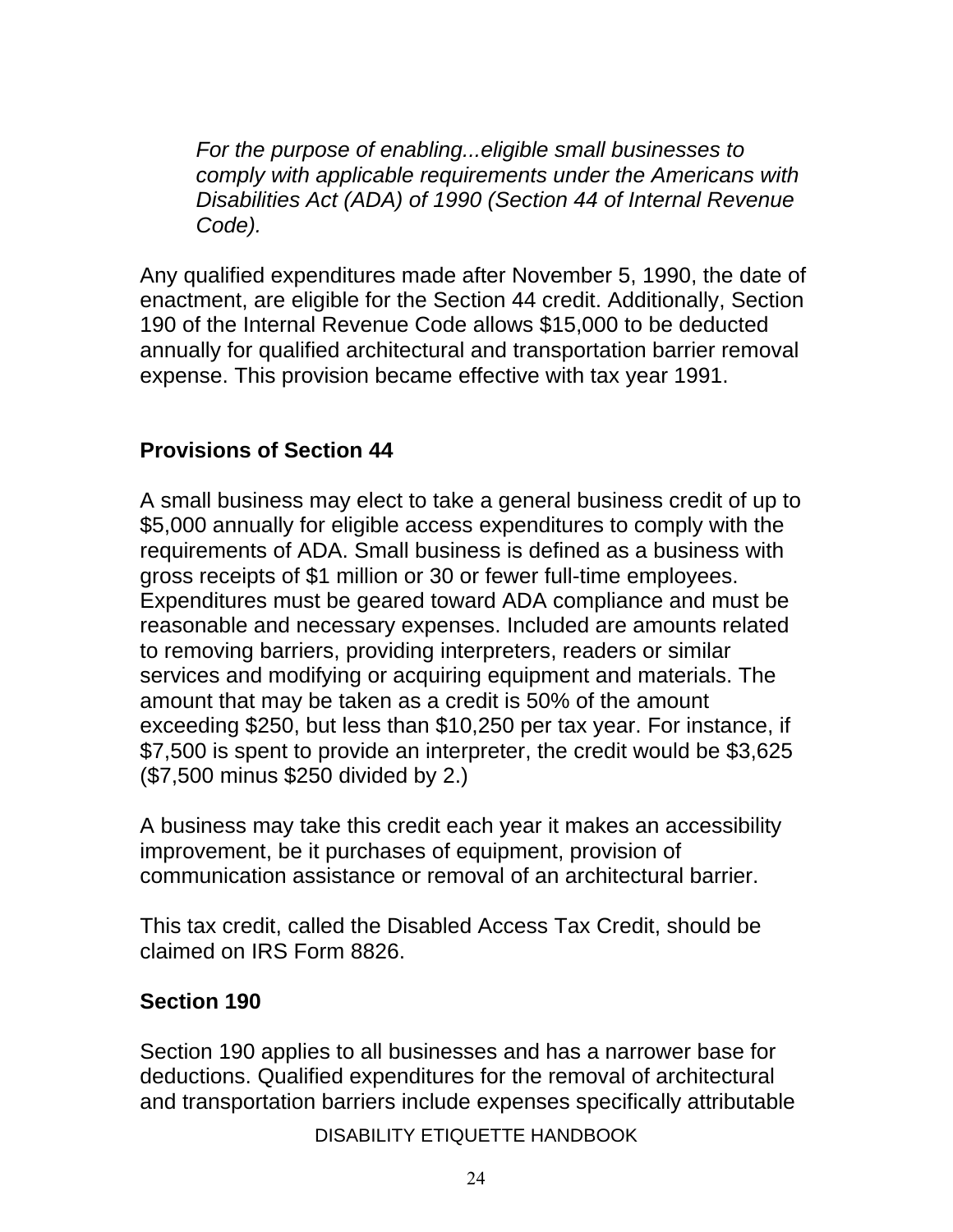to the removal of existing barriers (such as steps or narrow doors) or inaccessible parking spaces, bathrooms and vehicles. They may be fully deducted, up to a maximum of \$15,000 for each taxable year. Expenses from the construction or comprehensive renovation of a facility or vehicle or the normal replacement of depreciable property are not included.

For further information contact your local IRS Office or www.irs.gov

The IRS Home Page also has information on these deductions, including library of forms and publications that you can download.

# **HELPFUL SAN ANTONIO PUBLICATIONS & GUIDES**

## **Accessibility Manual**

This manual was developed by the City of San Antonio Disability Access Office as a guide and reference on new construction and remodeling jobs requiring access. Many small jobs, such as electrical outlets, stair work and door changes will continue to be done without design. City work crews will need to be aware of requirements to carry out these typical jobs.

It should be remembered that these guidelines are the bare essentials of a Barrier Elimination Program. The City of San Antonio, Disability Access Office, will continue to consult on any questions or details that might arise from these types of jobs.

The Design Standards presented in the Accessibility Manual are those related to Texas laws referring to the elimination of architectural barriers. The primary reference for this text is the Architectural Barriers Act, Article 9102, Texas Civil Statutes, as administered by the Texas Department of Licensing and Regulation (TDLR). These design standards will be updated by the TDLR to reflect changes included in the 2010 ADA requirements.

The Accessibility Manual is available through the Disability Access Office website. A survey form to use in determining site and facility access problems is available through the DOJ website.